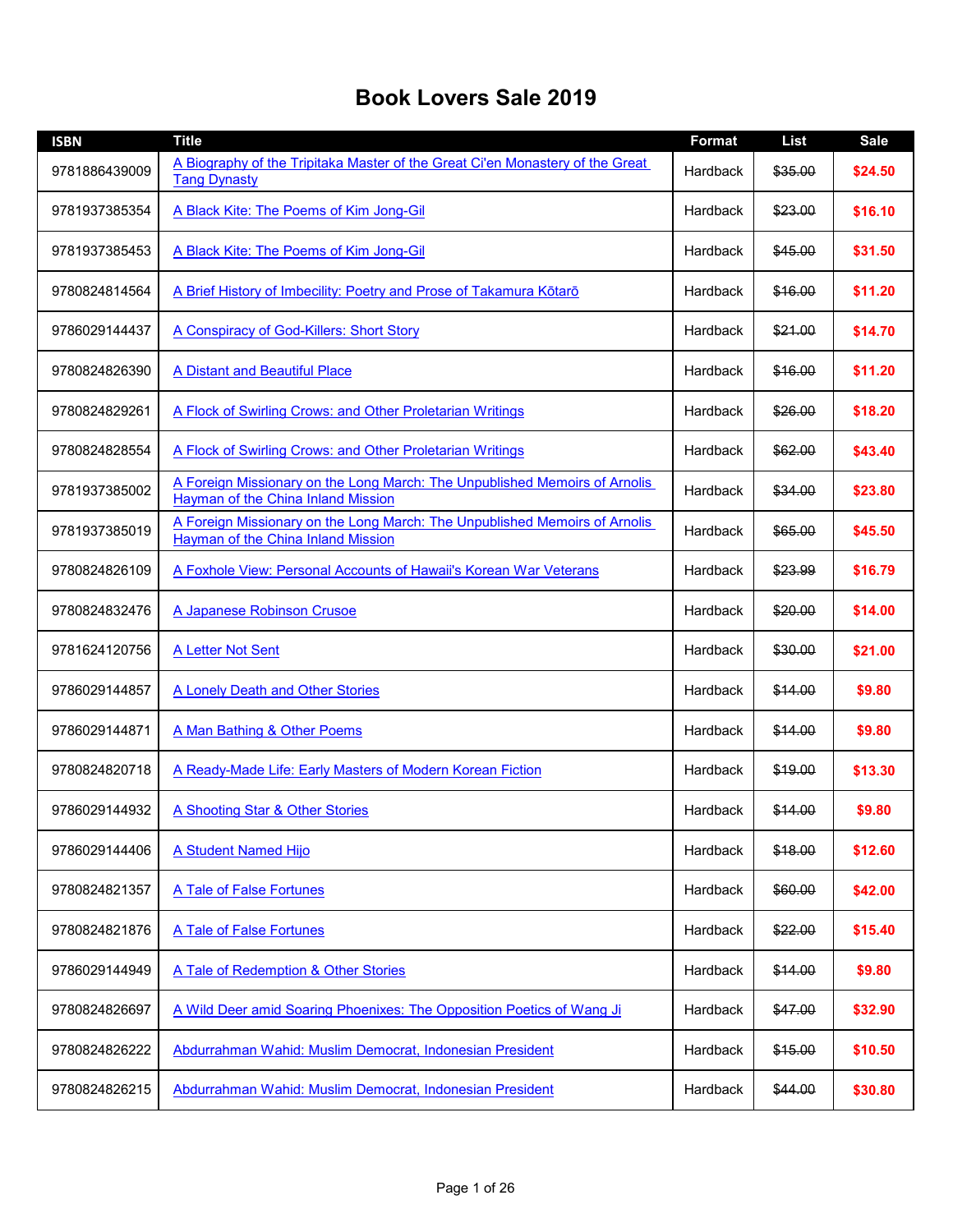| <b>ISBN</b>   | <b>Title</b>                                                                                       | <b>Format</b> | <b>List</b> | <b>Sale</b> |
|---------------|----------------------------------------------------------------------------------------------------|---------------|-------------|-------------|
| 9780824817695 | <b>Abraham's Promise</b>                                                                           | Hardback      | \$11.99     | \$8.39      |
| 9781624120091 | Across the Tumen: A North Korean Kkotjebi Boy's Quest                                              | Hardback      | \$16.99     | \$11.89     |
| 9780824834548 | Adapted for the Screen: The Cultural Politics of Modern Chinese Fiction and Film                   | Hardback      | \$27.00     | \$18.90     |
| 9780824833732 | Adapted for the Screen: The Cultural Politics of Modern Chinese Fiction and Film                   | Hardback      | \$56.00     | \$39.20     |
| 9789715505819 | Ah, Wilderness! A Journey through Sacred Time                                                      | Hardback      | \$42.00     | \$29.40     |
| 9789715508094 | Aimless Walk, Faithful River/The Poet Learns to Dance, the Dancer Learns to<br><b>Write a Poem</b> | Hardback      | \$31.00     | \$21.70     |
| 9780824835125 | Ainu Spirits Singing: The Living World of Chiri Yukie's Ainu Shin'yoshu                            | Hardback      | \$58.00     | \$40.60     |
| 9780824811723 | <b>All I Asking for Is My Body</b>                                                                 | Hardback      | \$14.00     | \$9.80      |
| 9786029144840 | <b>All Women Have Affairs &amp; Other Stories</b>                                                  | Hardback      | \$14.00     | \$9.80      |
| 9780824820138 | <b>Allan Saunders: The Man and His Legacy</b>                                                      | Hardback      | \$14.99     | \$10.49     |
| 9780824840273 | Am I Black Enough for You?                                                                         | Hardback      | \$24.99     | \$17.49     |
| 9780824866365 | An Anthology of Traditional Korean Literature                                                      | Hardback      | \$35.00     | \$24.50     |
| 9780824866358 | An Anthology of Traditional Korean Literature                                                      | Hardback      | \$79.00     | \$55.30     |
| 9780976149330 | An Internment Odyssey: Haisho Tenten                                                               | Hardback      | \$26.00     | \$18.20     |
| 9781775500377 | <b>Ancestry</b>                                                                                    | Hardback      | \$28.00     | \$19.60     |
| 9780824867720 | Ancestry of Experience: A Journey into Hawaiian Ways of Knowing                                    | Hardback      | \$24.00     | \$16.80     |
| 9780824831295 | Ancestry of Experience: A Journey into Hawaiian Ways of Knowing                                    | Hardback      | \$70.00     | \$49.00     |
| 9780970959706 | Ancient Oahu: Stories from Fornander & Thrum, new exp. ed.                                         | Hardback      | \$11.95     | \$8.37      |
| 9780824829087 | <b>And So Flows History</b>                                                                        | Hardback      | \$22.00     | \$15.40     |
| 9780824828882 | <b>And So Flows History</b>                                                                        | Hardback      | \$52.00     | \$36.40     |
| 9789798083761 | <b>And the War is Over: Novel</b>                                                                  | Hardback      | \$18.00     | \$12.60     |
| 9780824825713 | <b>Androgyny in Late Ming and Early Qing Literature</b>                                            | Hardback      | \$57.00     | \$39.90     |
| 9780824826611 | <b>Angelwings: Contemporary Queer Fiction from Taiwan</b>                                          | Hardback      | \$21.00     | \$14.70     |
| 9780824826529 | <b>Angelwings: Contemporary Queer Fiction from Taiwan</b>                                          | Hardback      | \$50.00     | \$35.00     |
| 9780824807399 | Anthology of Korean Literature: From Early Times to the Nineteenth Century                         | Hardback      | \$90.00     | \$63.00     |
| 9780824807566 | Anthology of Korean Literature: From Early Times to the Nineteenth Century                         | Hardback      | \$26.00     | \$18.20     |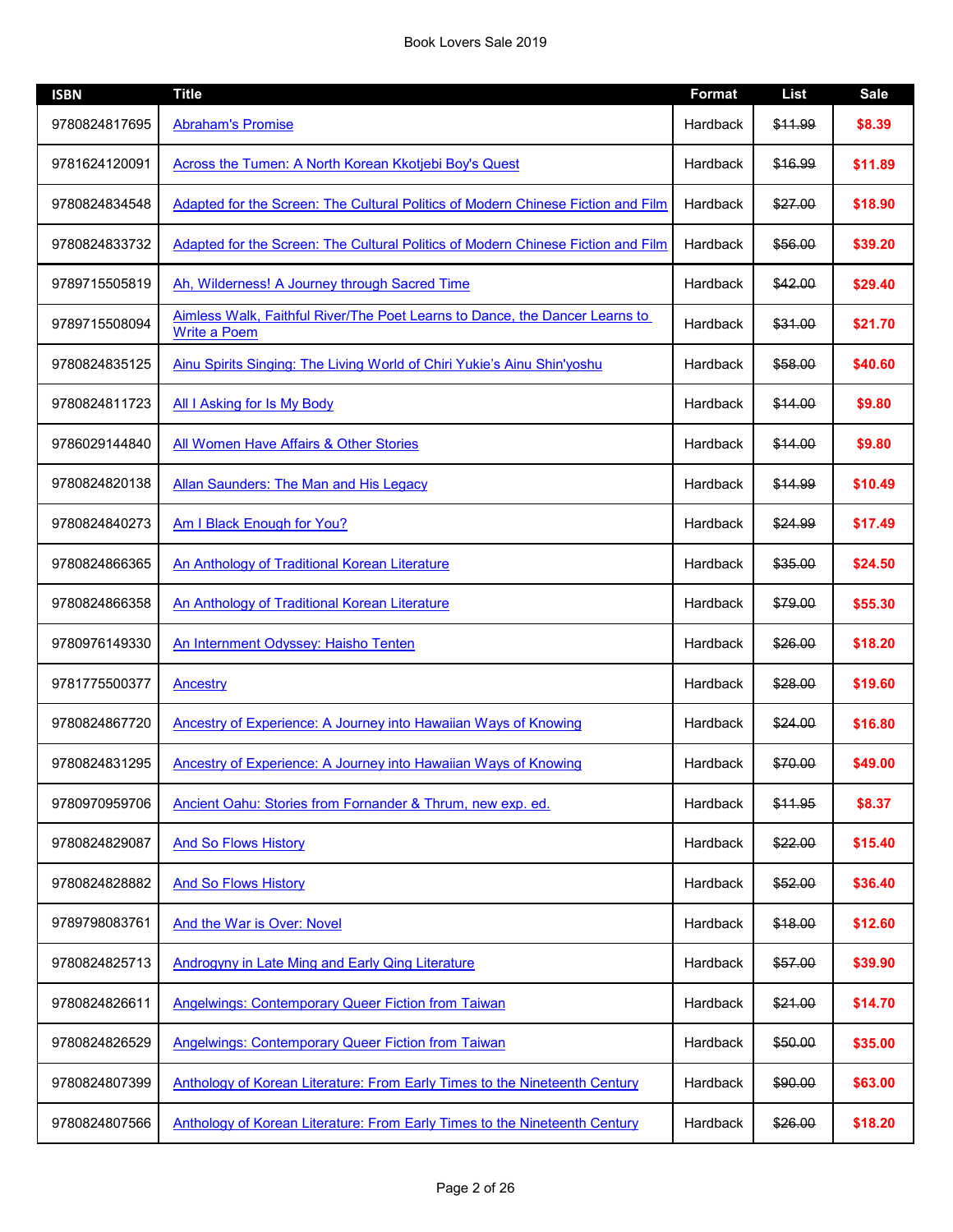| <b>ISBN</b>   | <b>Title</b>                                                                                                            | <b>Format</b> | <b>List</b> | <b>Sale</b> |
|---------------|-------------------------------------------------------------------------------------------------------------------------|---------------|-------------|-------------|
| 9786029144253 | <b>Anxiety Myths: Poetry</b>                                                                                            | Hardback      | \$18.00     | \$12.60     |
| 9786029144888 | Ars Poetica & Other Thought Pieces                                                                                      | Hardback      | \$14.00     | \$9.80      |
| 9788776942700 | At a Moment's Notice: Indonesian Maids Write on Their Lives Abroad                                                      | Hardback      | \$85.00     | \$59.50     |
| 9788776942717 | At a Moment's Notice: Indonesian Maids Write on Their Lives Abroad                                                      | Hardback      | \$25.00     | \$17.50     |
| 9780824827786 | At the House of Gathered Leaves: Shorter Biographical and Autobiographical<br>Narratives from Japanese Court Literature | Hardback      | \$46.00     | \$32.20     |
| 9780979580024 | Azalea 2: Journal of Korean Literature and Culture                                                                      | Hardback      | \$30.00     | \$21.00     |
| 9780824821616 | <b>Baby No-Eyes</b>                                                                                                     | Hardback      | \$24.00     | \$16.80     |
| 9780983299196 | <b>Ballad of the Himalayas: Stories of Tibet</b>                                                                        | Hardback      | \$50.00     | \$35.00     |
| 9780824833404 | <b>Banished!</b>                                                                                                        | Hardback      | \$28.00     | \$19.60     |
| 9780824832629 | <b>Banished!</b>                                                                                                        | Hardback      | \$59.00     | \$41.30     |
| 9780824828455 | Basho and the Dao: The Zhuangzi and the Transformation of Haikai                                                        | Hardback      | \$57.00     | \$39.90     |
| 9780824818845 | Be a Woman: Hayashi Fumiko and Modern Japanese Women's Literature                                                       | Hardback      | \$26.00     | \$18.20     |
| 9780824859107 | Be a Woman: Hayashi Fumiko and Modern Japanese Women's Literature                                                       | Hardback      | \$75.00     | \$52.50     |
| 9780824817046 | <b>Beautiful Town: Stories and Essays</b>                                                                               | Hardback      | \$21.00     | \$14.70     |
| 9780824881696 | Becoming Brazil: New Fiction, Poetry, and Memoir                                                                        | Hardback      | \$25.00     | \$17.50     |
| 9786029144185 | <b>Before Dawn: Poetry</b>                                                                                              | Hardback      | \$18.00     | \$12.60     |
| 9780824811648 | <b>Before the Dawn</b>                                                                                                  | Hardback      | \$39.00     | \$27.30     |
| 9780824830922 | Begin Here: Reading Asian North American Autobiographies of Childhood                                                   | Hardback      | \$44.00     | \$30.80     |
| 9781937385477 | <b>Beijing Women: Stories</b>                                                                                           | Hardback      | \$50.00     | \$35.00     |
| 9789715426428 | <b>Below the Crying Mountain</b>                                                                                        | Hardback      | \$19.00     | \$13.30     |
| 9780981927206 | Ben Norris: American Modernist, 1910-2006                                                                               | Hardback      | \$30.00     | \$21.00     |
| 9780824819392 | Beyond Loyalty: The Story of a Kibei                                                                                    | Hardback      | \$22.00     | \$15.40     |
| 9780824828479 | Beyond the Bronze Pillars: Envoy Poetry and the Sino-Vietnamese Relationship                                            | Hardback      | \$47.00     | \$32.90     |
| 9789715426336 | Bibliography of Filipino Novels, 1901-2000                                                                              | Hardback      | \$19.00     | \$13.30     |
| 9780824834685 | Big Happiness: The Life and Death of a Modern Hawaiian Warrior                                                          | Hardback      | \$18.99     | \$13.29     |
| 9780824815868 | <b>Black Rainbow</b>                                                                                                    | Hardback      | \$16.00     | \$11.20     |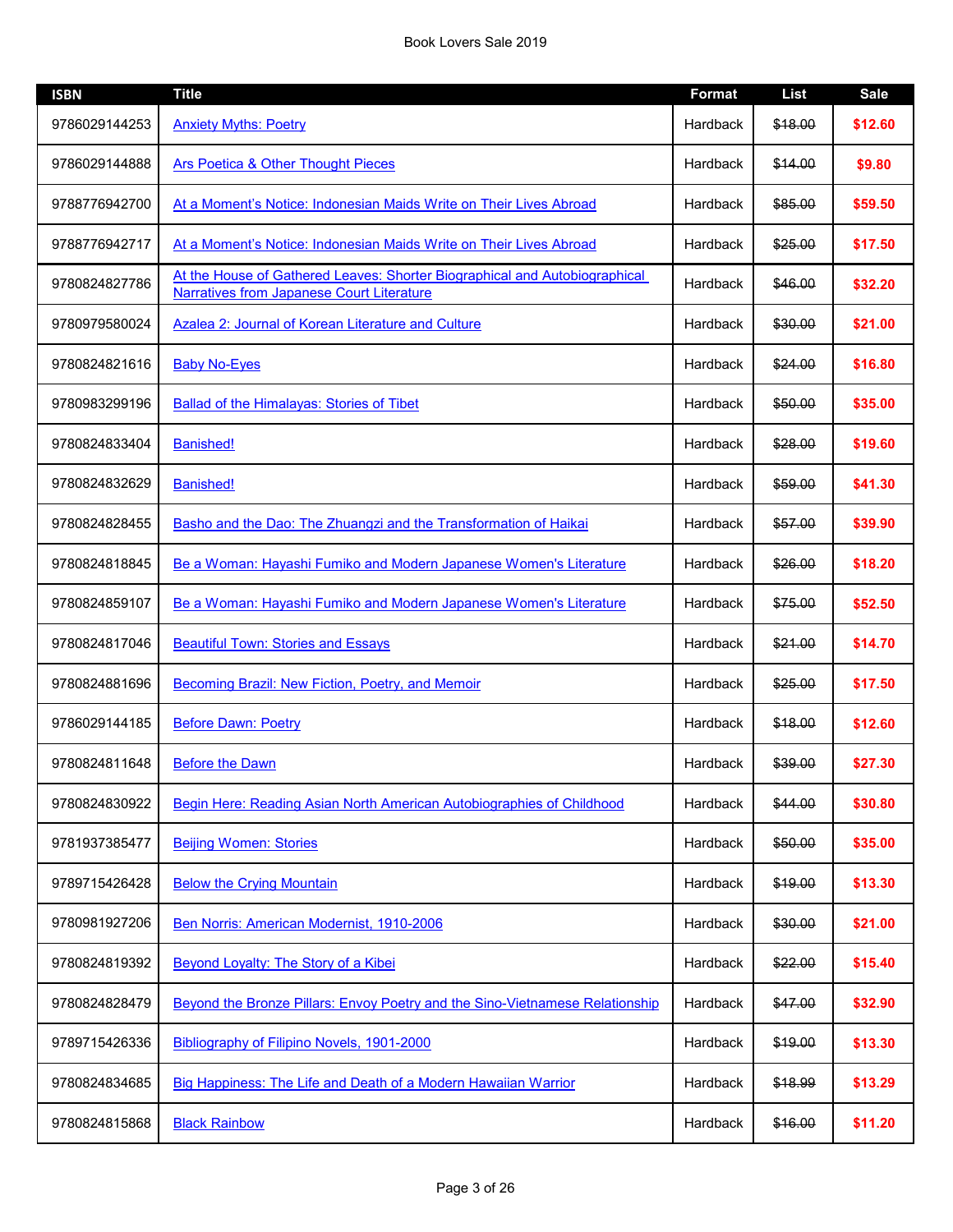| <b>ISBN</b>   | <b>Title</b>                                                                                                                           | <b>Format</b> | <b>List</b> | <b>Sale</b> |
|---------------|----------------------------------------------------------------------------------------------------------------------------------------|---------------|-------------|-------------|
| 9780824818036 | Blades of Grass: The Stories of Lao She                                                                                                | Hardback      | \$21.00     | \$14.70     |
| 9780824823238 | <b>Blues and Greens: A Produce Worker's Journal</b>                                                                                    | Hardback      | \$11.99     | \$8.39      |
| 9780824822101 | <b>Blues and Greens: A Produce Worker's Journal</b>                                                                                    | Hardback      | \$21.00     | \$14.70     |
| 9780824828066 | Bodies of Evidence: Women, Society, and Detective Fiction in 1990s Japan                                                               | Hardback      | \$22.00     | \$15.40     |
| 9780824827366 | Bodies of Evidence: Women, Society, and Detective Fiction in 1990s Japan                                                               | Hardback      | \$52.00     | \$36.40     |
| 9786029144901 | <b>Borrowed Body &amp; Other Poems</b>                                                                                                 | Hardback      | \$14.00     | \$9.80      |
| 9781775502104 | <b>Breaking Connections</b>                                                                                                            | Hardback      | \$22.00     | \$15.40     |
| 9780824836054 | <b>Brothers under a Same Sky</b>                                                                                                       | Hardback      | \$19.00     | \$13.30     |
| 9780824838386 | <b>Brothers under a Same Sky</b>                                                                                                       | Hardback      | \$40.00     | \$28.00     |
| 9780917880087 | Buddhist Tales of India, China, and Japan: Japanese Section                                                                            | Hardback      | \$75.00     | \$52.50     |
| 9780917880063 | <b>Buddhist Tales of India, China, and Japan: Indian Section</b>                                                                       | Hardback      | \$30.00     | \$21.00     |
| 9780824819996 | <b>Bulletproof Buddhists and Other Essays</b>                                                                                          | Hardback      | \$21.00     | \$14.70     |
| 9780824816704 | <b>Captain James Cook</b>                                                                                                              | Hardback      | \$10.99     | \$7.69      |
| 9788776941369 | <b>Catalogue of Chinese Manuscripts and Rare Books</b>                                                                                 | Hardback      | \$275.00    | \$192.50    |
| 9788776941352 | Catalogue of Persian Manuscripts: Codices Persici Arthur Christenseniani,<br>Codices Simonseniani Persici, Codices Persici Additamenta | Hardback      | \$275.00    | \$192.50    |
| 9780983659938 | <b>Cell Phone: A Novel</b>                                                                                                             | Hardback      | \$50.00     | \$35.00     |
| 9780983659921 | <b>Cell Phone: A Novel</b>                                                                                                             | Hardback      | \$23.00     | \$16.10     |
| 9789798083969 | <b>Ceremony: Novel</b>                                                                                                                 | Hardback      | \$18.00     | \$12.60     |
| 9780824816513 | Chaos and All That: An Irreverent Novel                                                                                                | Hardback      | \$16.00     | \$11.20     |
| 9780824816179 | Chaos and All That: An Irreverent Novel                                                                                                | Hardback      | \$24.00     | \$16.80     |
| 9780824819811 | Chaos and Order in the Works of Natsume Soseki                                                                                         | Hardback      | \$21.00     | \$14.70     |
| 9780824835392 | Child of War: A Memoir of World War II Internment in the Philippines                                                                   | Hardback      | \$27.00     | \$18.90     |
| 9780824834647 | Child of War: A Memoir of World War II Internment in the Philippines                                                                   | Hardback      | \$65.00     | \$45.50     |
| 9780824828363 | Children of a Fireland: A Novel                                                                                                        | Hardback      | \$14.99     | \$10.49     |
| 9781937385156 | China 1927: Memoir of a Debacle                                                                                                        | Hardback      | \$75.00     | \$52.50     |
| 9781937385149 | China 1927: Memoir of a Debacle                                                                                                        | Hardback      | \$35.00     | \$24.50     |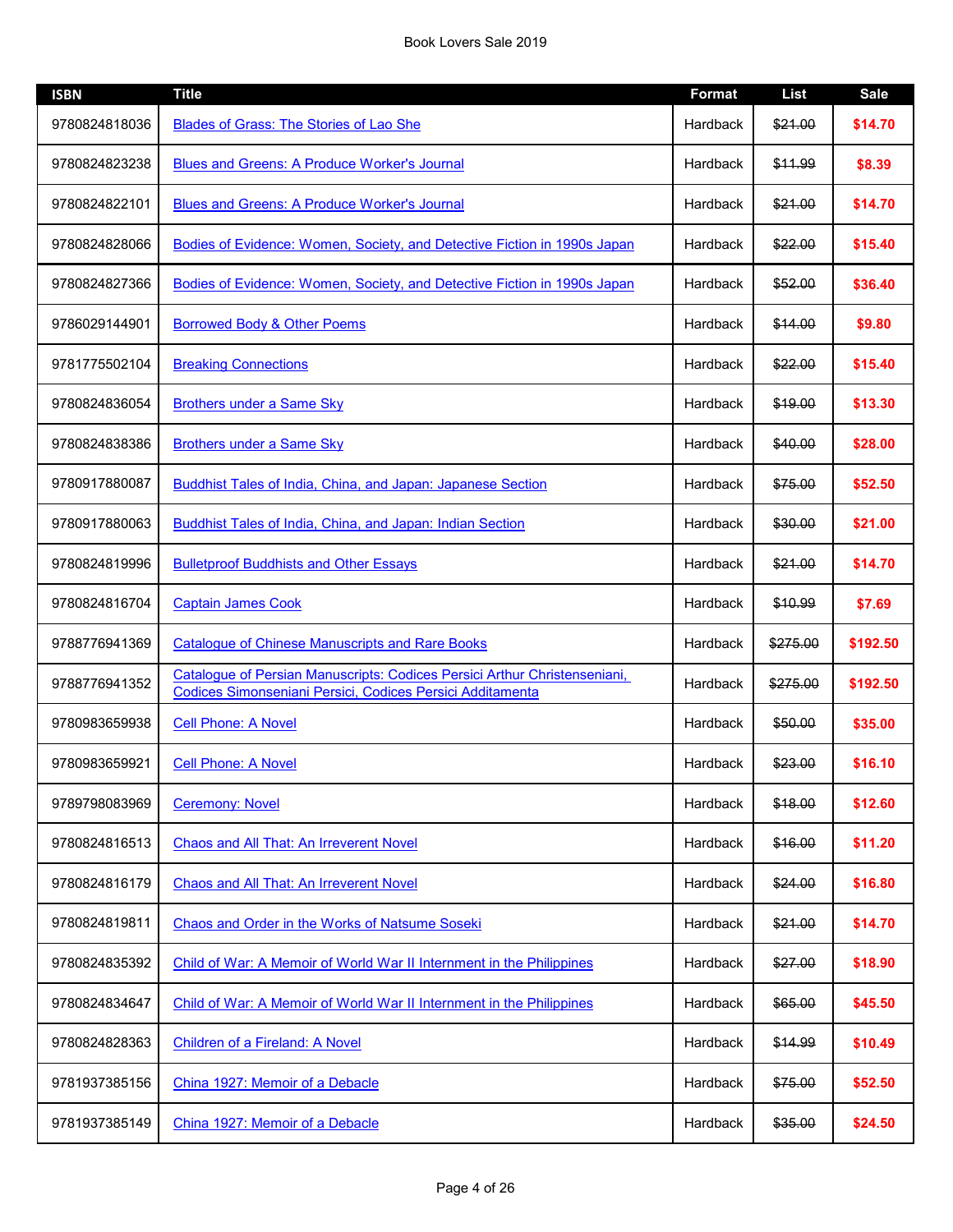| <b>ISBN</b>   | <b>Title</b>                                                                                                                                                                                                                                              | <b>Format</b> | <b>List</b> | <b>Sale</b> |
|---------------|-----------------------------------------------------------------------------------------------------------------------------------------------------------------------------------------------------------------------------------------------------------|---------------|-------------|-------------|
| 9780824872083 | China's Stefan Zweig: The Dynamics of Cross-Cultural Reception                                                                                                                                                                                            | Hardback      | \$68.00     | \$47.60     |
| 9780824837341 | China's Left-Behind Wives: Families of Migrants from Fujian to Southeast Asia,<br>1930s-1950s                                                                                                                                                             | Hardback      | \$32.00     | \$22.40     |
| 9787532768912 | <b>Chinese Mythology and Thirty-Six Stratagems</b>                                                                                                                                                                                                        | Hardback      | \$17.00     | \$11.90     |
| 9787532127726 | <b>Chinese Women</b>                                                                                                                                                                                                                                      | Hardback      | \$15.00     | \$10.50     |
| 9780824841065 | City of Marvel and Transformation: Changan and Narratives of Experience in<br><b>Tang Dynasty China</b>                                                                                                                                                   | Hardback      | \$57.00     | \$39.90     |
| 9780958652605 | <b>Classical Chinese Reader</b>                                                                                                                                                                                                                           | Hardback      | \$30.00     | \$21.00     |
| 9781937385613 | Commentary on the Song of Awakening: A Twentieth Century Japanese Zen-<br>Master's Commentary on the Seventh Century Poem by the Chinese Ch'an<br>Master Yung-chia Hsuan-chugh<br>Contrientary on the Song of Awakening: A Twentieth Century Japanese Zen | Hardback      | \$38.00     | \$26.60     |
| 9781937385620 | Master's Commentary on the Seventh Century Poem by the Chinese Ch'an<br>Master Yung-chia Hsuan-chueh                                                                                                                                                      | Hardback      | \$75.00     | \$52.50     |
| 9781937385750 | <b>Confessions of a Red Guard: A Memoir</b>                                                                                                                                                                                                               | Hardback      | \$28.00     | \$19.60     |
| 9781937385781 | <b>Confessions of a Red Guard: A Memoir</b>                                                                                                                                                                                                               | Hardback      | \$48.00     | \$33.60     |
| 9780824811761 | <b>Confessions of Love</b>                                                                                                                                                                                                                                | Hardback      | \$18.00     | \$12.60     |
| 9780824823382 | Configurations of Comparative Poetics: Three Perspectives on Western and<br><b>Chinese Literary Criticism</b>                                                                                                                                             | Hardback      | \$56.00     | \$39.20     |
| 9786029144444 | Conversations                                                                                                                                                                                                                                             | Hardback      | \$18.00     | \$12.60     |
| 9780824872700 | Cosmopolitan Dreams: The Making of Modern Urdu Literary Culture in Colonial<br><b>South Asia</b>                                                                                                                                                          | Hardback      | \$62.00     | \$43.40     |
| 9780824820749 | <b>Cousins</b>                                                                                                                                                                                                                                            | Hardback      | \$20.00     | \$14.00     |
| 9780824813239 | Damien                                                                                                                                                                                                                                                    | Hardback      | \$11.00     | \$7.70      |
| 9789715508926 | Dapitan Schoolboy: A Novel                                                                                                                                                                                                                                | Hardback      | \$24.00     | \$16.80     |
| 9789715426725 | Dead Stars: American and Philippine Literary Perspectives on the American<br><b>Colonization of the Philippines</b>                                                                                                                                       | Hardback      | \$19.00     | \$13.30     |
| 9780824816315 | Deadly Dialectics: Sex, Violence, and Nihilism in the World of Yukio Mishima                                                                                                                                                                              | Hardback      | \$20.00     | \$14.00     |
| 9789715427142 | Demons of the New Year: An Anthology of Horror Fiction from the Philippines                                                                                                                                                                               | Hardback      | \$15.00     | \$10.50     |
| 9786029144093 | <b>Departures: Novel</b>                                                                                                                                                                                                                                  | Hardback      | \$21.00     | \$14.70     |
| 9781937385262 | Descent into Hell: Civilian Memories of the Battle of Okinawa                                                                                                                                                                                             | Hardback      | \$38.00     | \$26.60     |
| 9781937385279 | Descent into Hell: Civilian Memories of the Battle of Okinawa                                                                                                                                                                                             | Hardback      | \$75.00     | \$52.50     |
| 9780824813178 | Diary of a Madman and Other Stories                                                                                                                                                                                                                       | Hardback      | \$22.00     | \$15.40     |
| 9789715427104 | Diaspora Ad Astra: An Anthology of Science Fiction From the Philippines                                                                                                                                                                                   | Hardback      | \$20.00     | \$14.00     |
| 9780824825843 | <b>Dogside Story</b>                                                                                                                                                                                                                                      | Hardback      | \$19.00     | \$13.30     |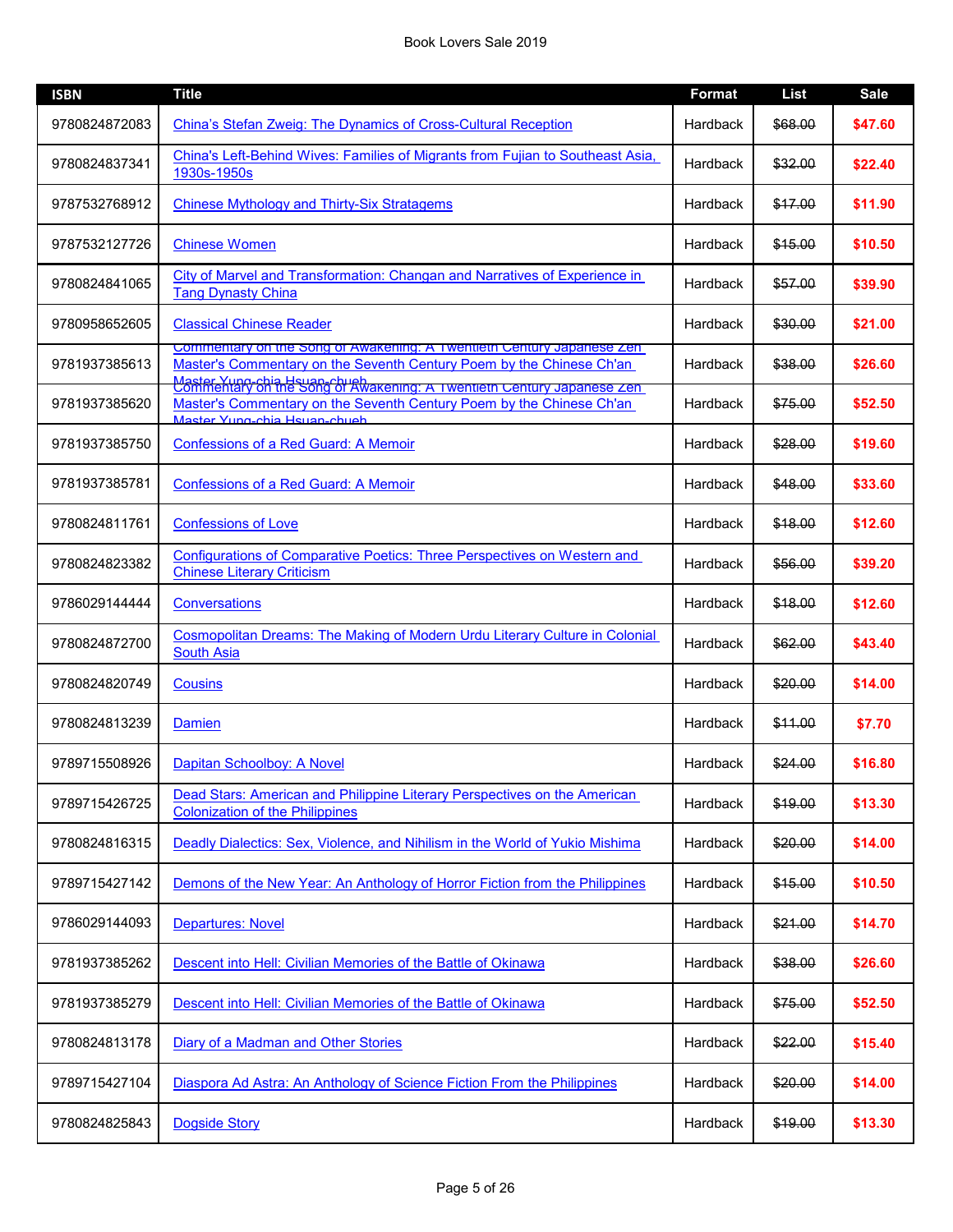| <b>ISBN</b>   | <b>Title</b>                                                                                               | <b>Format</b> | <b>List</b> | <b>Sale</b> |
|---------------|------------------------------------------------------------------------------------------------------------|---------------|-------------|-------------|
| 9781869691288 | <b>Dream Fish Floating</b>                                                                                 | Hardback      | \$15.00     | \$10.50     |
| 9781876957049 | Drifting Clouds: Between China And Australia                                                               | Hardback      | \$14.00     | \$9.80      |
| 9789798083860 | <b>Drought: Novel</b>                                                                                      | Hardback      | \$18.00     | \$12.60     |
| 9780824814557 | Du Fu's Laments from the South                                                                             | Hardback      | \$23.00     | \$16.10     |
| 9780824851392 | Dumont d'Urville: Explorer & Polymath                                                                      | Hardback      | \$69.00     | \$48.30     |
| 9789798083822 | <b>Earth Dance: Novel</b>                                                                                  | Hardback      | \$18.00     | \$12.60     |
| 9780824831950 | Eating Identities: Reading Food in Asian American Literature                                               | Hardback      | \$31.00     | \$21.70     |
| 9781624120022 | Eerie Tales from Old Korea                                                                                 | Hardback      | \$15.00     | \$10.50     |
| 9780824831189 | El Filibusterismo                                                                                          | Hardback      | \$54.00     | \$37.80     |
| 9780824831325 | El Filibusterismo                                                                                          | Hardback      | \$26.00     | \$18.20     |
| 9789715426503 | <b>El Folk-Lore Filipino</b>                                                                               | Hardback      | \$57.00     | \$39.90     |
| 9781937385392 | <b>Elegy of a River Shaman</b>                                                                             | Hardback      | \$60.00     | \$42.00     |
| 9781937385385 | <b>Elegy of a River Shaman</b>                                                                             | Hardback      | \$32.00     | \$22.40     |
| 9789715507790 | <b>Elites and Ilustrados in Philippine Culture</b>                                                         | Hardback      | \$63.00     | \$44.10     |
| 9780824829636 | <b>Embodied Modernities: Corporeality, Representation, and Chinese Cultures</b>                            | Hardback      | \$55.00     | \$38.50     |
| 9780824822088 | Embracing the Firebird: Yosano Akiko and the Birth of the Female Voice in<br><b>Modern Japanese Poetry</b> | Hardback      | \$90.00     | \$63.00     |
| 9780824823474 | Embracing the Firebird: Yosano Akiko and the Birth of the Female Voice in<br><b>Modern Japanese Poetry</b> | Hardback      | \$26.00     | \$18.20     |
| 9786029144765 | <b>Encounters</b>                                                                                          | Hardback      | \$18.00     | \$12.60     |
| 9780824829452 | <b>Entrys</b>                                                                                              | Hardback      | \$23.99     | \$16.79     |
| 9781602209008 | <b>Essays from Women Writers in Contemporary China</b>                                                     | Hardback      | \$9.95      | \$6.97      |
| 9788995376065 | <b>Eternity Today</b>                                                                                      | Hardback      | \$15.00     | \$10.50     |
| 9781602203105 | <b>Exploring Xinjiang: An American Family's Journey to the West</b>                                        | Hardback      | \$14.95     | \$10.47     |
| 9780824810634 | <b>Extraordinary Child: Poems from a South Indian Devotional Genre</b>                                     | Hardback      | \$29.00     | \$20.30     |
| 9780824875367 | <b>Eyes of the Heart: Selected Plays</b>                                                                   | Hardback      | \$25.00     | \$17.50     |
| 9786029144345 | <b>Eyewitness: Short Story</b>                                                                             | Hardback      | \$18.00     | \$12.60     |
| 9789715425865 | <b>Fabulists and Chroniclers</b>                                                                           | Hardback      | \$19.00     | \$13.30     |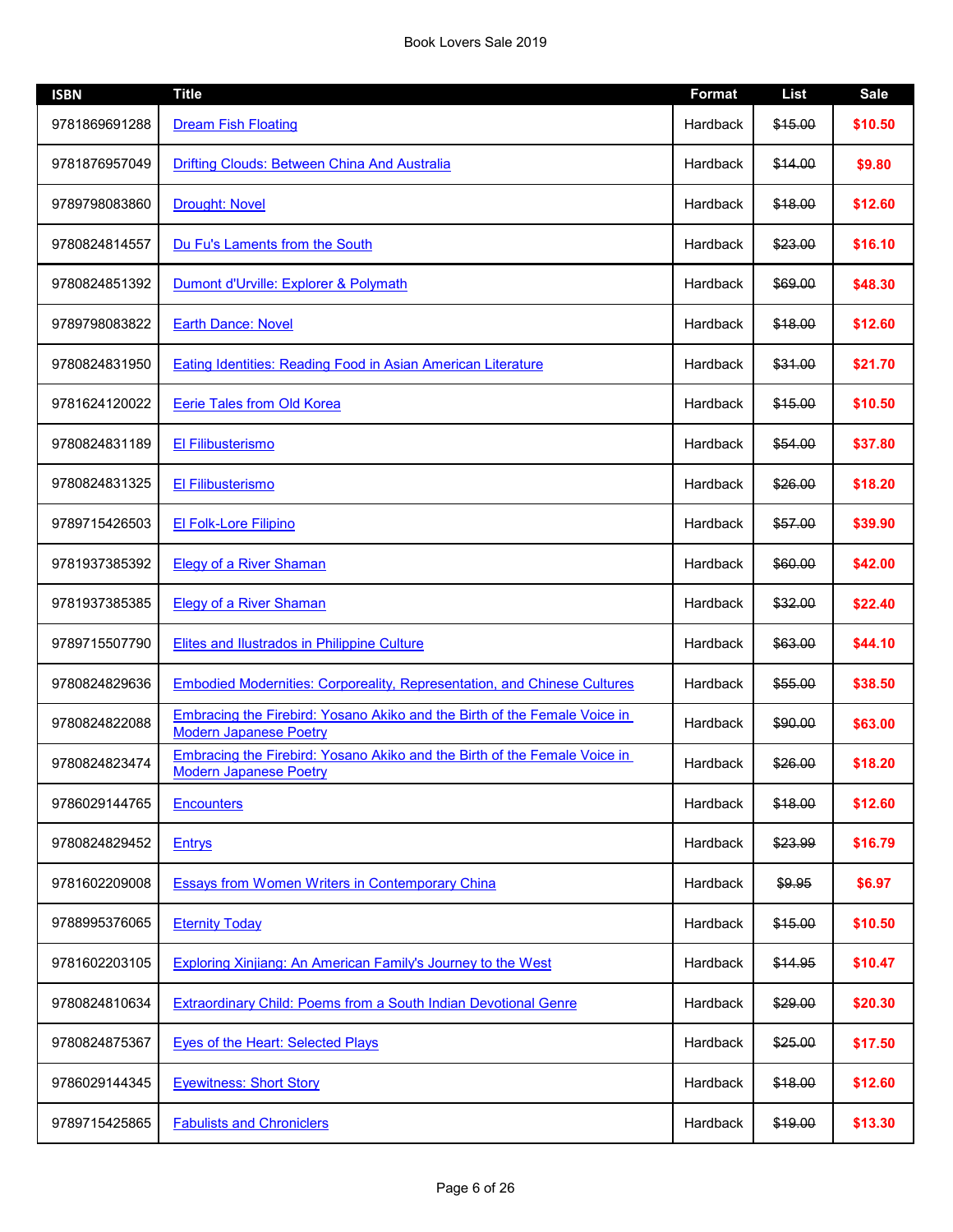| <b>ISBN</b>   | <b>Title</b>                                                                                              | <b>Format</b> | <b>List</b> | <b>Sale</b> |
|---------------|-----------------------------------------------------------------------------------------------------------|---------------|-------------|-------------|
| 9780824858483 | Facing the Spears of Change: The Life and Legacy of John Papa ` <i>l</i> ` <i>l</i>                       | Hardback      | \$68.00     | \$47.60     |
| 9780824858490 | Facing the Spears of Change: The Life and Legacy of John Papa `T`T                                        | Hardback      | \$27.00     | \$18.90     |
| 9780824829957 | <b>Falling in Love: Stories from Ming China</b>                                                           | Hardback      | \$24.00     | \$16.80     |
| 9780824817107 | <b>Family Catastrophe: A Modernist Novel</b>                                                              | Hardback      | \$19.00     | \$13.30     |
| 9780824816186 | <b>Family Catastrophe: A Modernist Novel</b>                                                              | Hardback      | \$38.00     | \$26.60     |
| 9789798083808 | <b>Family Room: Short Story</b>                                                                           | Hardback      | \$18.00     | \$12.60     |
| 9781937385989 | <b>Farewell Valley: A Novel</b>                                                                           | Hardback      | \$45.00     | \$31.50     |
| 9789715420464 | <b>Feminist Readings of Philippine Fiction: Critique and Anthology</b>                                    | Hardback      | \$18.00     | \$12.60     |
| 9781869691271 | <b>Festival of Miracles</b>                                                                               | Hardback      | \$20.00     | \$14.00     |
| 9780824822361 | Fictions of Desire: Narrative Form in the Novels of Nagai Kafu                                            | Hardback      | \$20.00     | \$14.00     |
| 9780824821470 | <b>Fictions of Desire: Narrative Form in the Novels of Nagai Kafu</b>                                     | Hardback      | \$44.00     | \$30.80     |
| 9780824825973 | Fictions of Enlightenment: Journey to the West, Tower of Myriad Mirrors, and<br>Dream of the Red Chamber  | Hardback      | \$50.00     | \$35.00     |
| 9780824827458 | <b>Fighting Tradition: A Marine's Journey to Justice</b>                                                  | Hardback      | \$21.99     | \$15.39     |
| 9780824824105 | <b>Fighting Tradition: A Marine's Journey to Justice</b>                                                  | Hardback      | \$57.00     | \$39.90     |
| 9789798083846 | <b>Fireflies in Manhattan: Short Story</b>                                                                | Hardback      | \$21.00     | \$14.70     |
| 9780824831417 | First Among Nisei: The Life and Writings of Masaji Marumoto                                               | Hardback      | \$27.00     | \$18.90     |
| 9780824866136 | <b>Five Faces of Japanese Feminism: Crimson and Other Works</b>                                           | Hardback      | \$80.00     | \$56.00     |
| 9780824866143 | Five Faces of Japanese Feminism: Crimson and Other Works                                                  | Hardback      | \$28.00     | \$19.60     |
| 9789715421317 | Five Years in a Forgetten Land. Revised Edition: A Burmese Notebook                                       | Hardback      | \$18.00     | \$12.60     |
| 9780824816773 | <b>Five Years on a Rock</b>                                                                               | Hardback      | \$16.00     | \$11.20     |
| 9780917436079 | Flowers Long for Stars: Poems by Oh Sae-Young                                                             | Hardback      | \$20.00     | \$14.00     |
| 9780824818234 | <b>Flying-Fox in a Freedom Tree</b>                                                                       | Hardback      | \$15.00     | \$10.50     |
| 9788776941048 | <b>Folk Tales of the Maldives</b>                                                                         | Hardback      | \$80.00     | \$56.00     |
| 9788997639038 | Forest                                                                                                    | Hardback      | \$15.00     | \$10.50     |
| 9788791114649 | Four Masters of Chinese Storytelling: Full-length Repertoires of Yangzhou<br><b>Storytelling on Video</b> | Hardback      | \$80.00     | \$56.00     |
| 9780824867843 | Fragrant Orchid: The Story of My Early Life                                                               | Hardback      | \$28.00     | \$19.60     |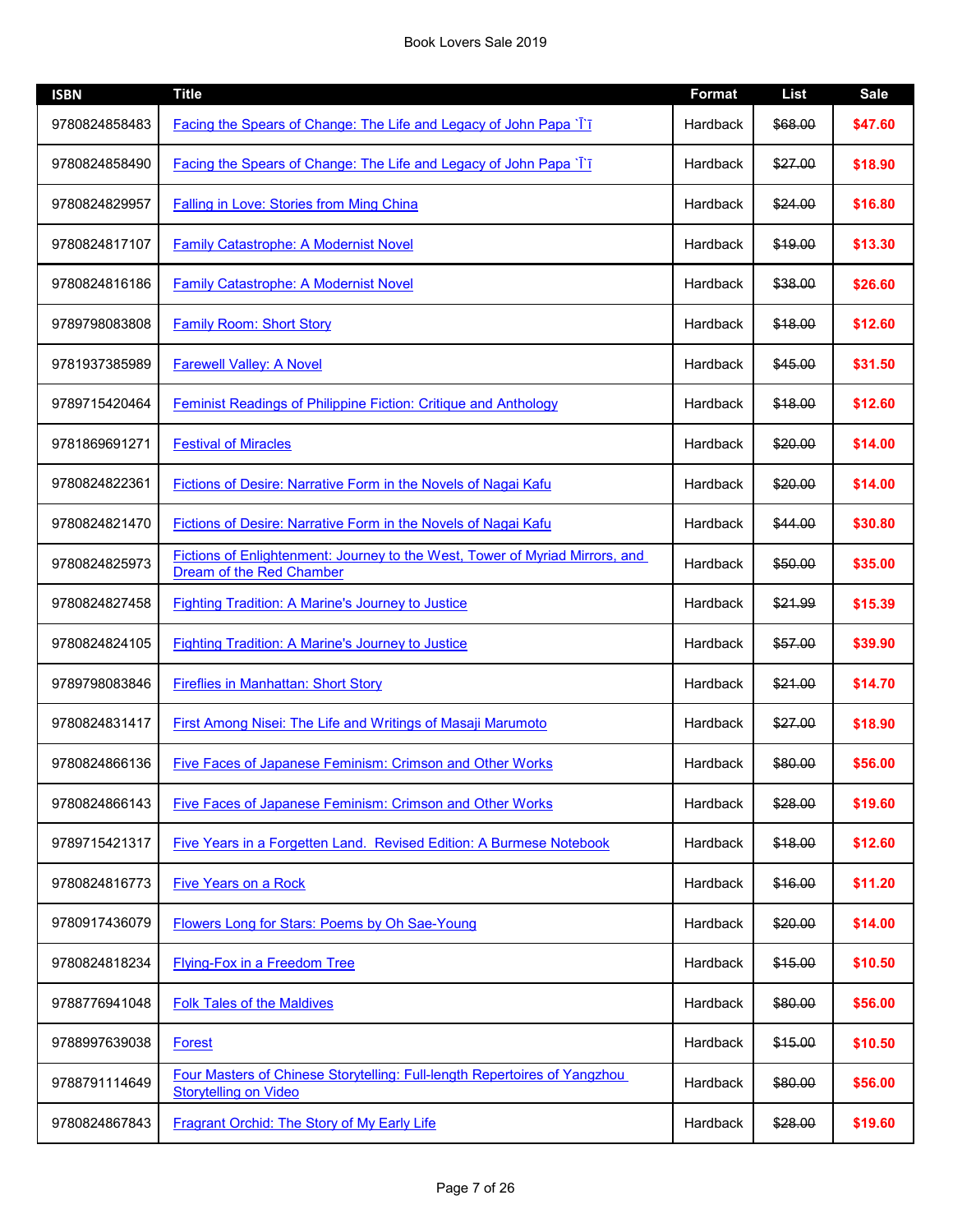| <b>ISBN</b>   | <b>Title</b>                                                                                     | <b>Format</b> | <b>List</b> | <b>Sale</b> |
|---------------|--------------------------------------------------------------------------------------------------|---------------|-------------|-------------|
| 9780824839840 | Fragrant Orchid: The Story of My Early Life                                                      | Hardback      | \$80.00     | \$56.00     |
| 9780824872885 | Freedom without Justice: The Prison Memoirs of Chol Soo Lee                                      | Hardback      | \$19.99     | \$13.99     |
| 9780824857912 | Freedom without Justice: The Prison Memoirs of Chol Soo Lee                                      | Hardback      | \$68.00     | \$47.60     |
| 9789715507554 | Friend Zones: An Anthology for Young Adults                                                      | Hardback      | \$40.00     | \$28.00     |
| 9786026978011 | <b>From Batavia to Jakarta in Poetry</b>                                                         | Hardback      | \$14.00     | \$9.80      |
| 9789715425162 | From Inside the Berlin Wall                                                                      | Hardback      | \$15.00     | \$10.50     |
| 9780824835514 | From Okinawa to the Americas: Hana Yamagawa and Her Reminiscences of a<br>Century                | Hardback      | \$25.00     | \$17.50     |
| 9780824834005 | From Okinawa to the Americas: Hana Yamagawa and Her Reminiscences of a<br>Century                | Hardback      | \$55.00     | \$38.50     |
| 9781876957155 | <b>From Shekki to Sydney: An Autobiography</b>                                                   | Hardback      | \$35.00     | \$24.50     |
| 9780824825416 | From the Spider Bone Diaries: Poems and Songs                                                    | Hardback      | \$12.99     | \$9.09      |
| 9780824829414 | Gaijin Yokozuna: A Biography of Chad Rowan                                                       | Hardback      | \$50.00     | \$35.00     |
| 9780824830434 | Gaijin Yokozuna: A Biography of Chad Rowan                                                       | Hardback      | \$27.00     | \$18.90     |
| 9786029144796 | <b>Geni Jora &amp; Other Texts</b>                                                               | Hardback      | \$14.00     | \$9.80      |
| 9788791114762 | <b>Getting Published: A Companion for the Humanities and Social Sciences</b>                     | Hardback      | \$60.00     | \$42.00     |
| 9788791114779 | <b>Getting Published: A Companion for the Humanities and Social Sciences</b>                     | Hardback      | \$25.00     | \$17.50     |
| 9780824867225 | <b>Ghost in the Tamarind: A Novel</b>                                                            | Hardback      | \$24.99     | \$17.49     |
| 9780824867218 | <b>Ghost in the Tamarind: A Novel</b>                                                            | Hardback      | \$68.00     | \$47.60     |
| 9789715425568 | Ginhawa, Dalamhati, Kapalaran: Essays on Well Being, Opportunity/Destiny, and<br>Anguish         | Hardback      | \$23.00     | \$16.10     |
| 9781869693206 | God's Messenger: J. F. Riemenschneider and Racial Conflict in 19th Century<br><b>New Zealand</b> | Hardback      | \$38.00     | \$26.60     |
| 9786026978004 | Grave Sin #14 & Other Stories                                                                    | Hardback      | \$14.00     | \$9.80      |
| 9789810948658 | <b>Great Peranakans: Fifty Remarkable Lives</b>                                                  | Hardback      | \$30.00     | \$21.00     |
| 9780824836146 | Gurindji Journey: A Japanese Historian in the Outback                                            | Hardback      | \$29.00     | \$20.30     |
| 9786029144833 | Haji Syiah & Other Stories                                                                       | Hardback      | \$14.00     | \$9.80      |
| 9780824832896 | Hakka Soul: Memories, Migrations, and Meals                                                      | Hardback      | \$26.00     | \$18.20     |
| 9780824875404 | Heaven and Hell: A Novel of a Manchukuo Childhood                                                | Hardback      | \$68.00     | \$47.60     |
| 9780824876555 | Heaven and Hell: A Novel of a Manchukuo Childhood                                                | Hardback      | \$24.00     | \$16.80     |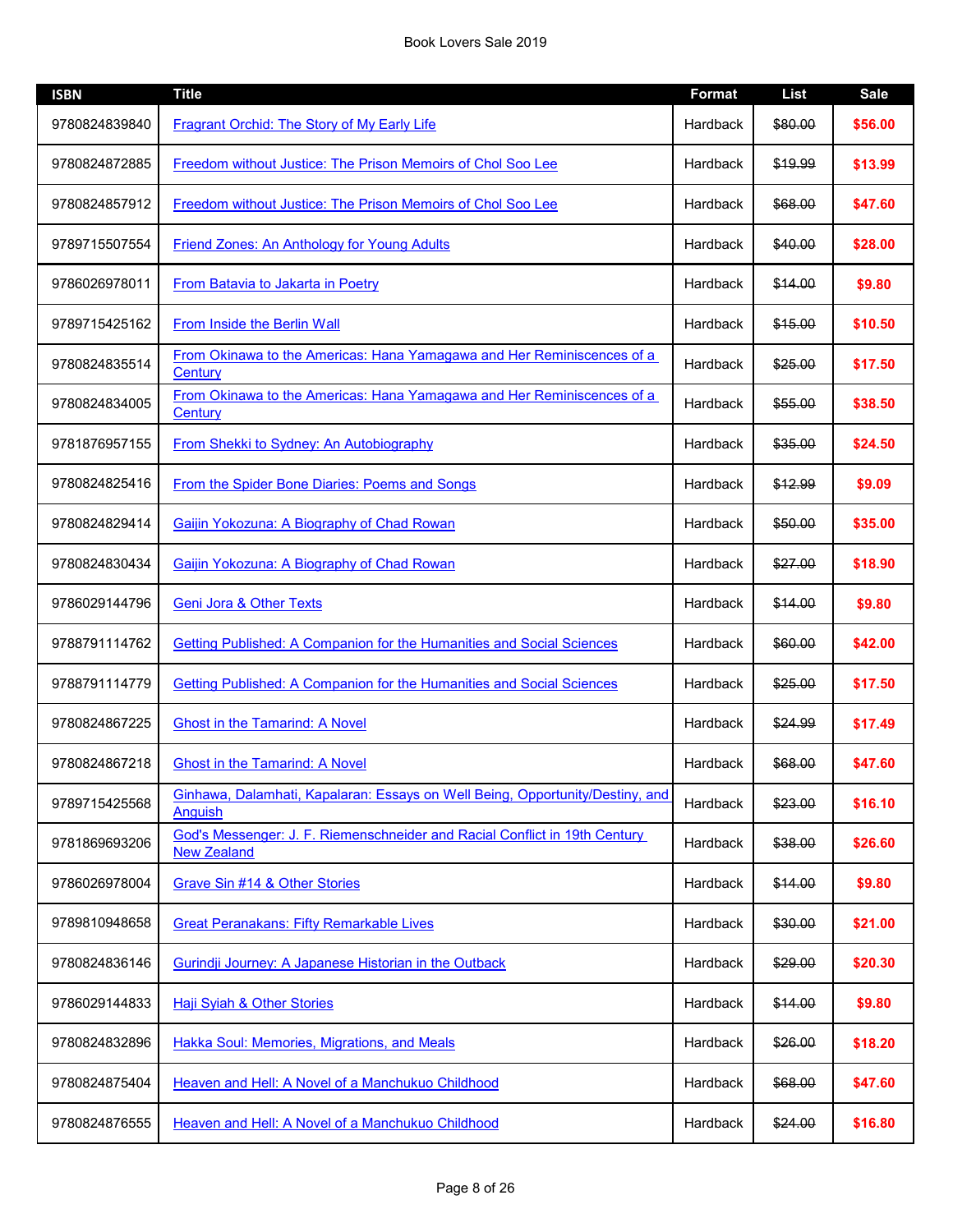| <b>ISBN</b>   | <b>Title</b>                                                                                          | <b>Format</b> | <b>List</b> | <b>Sale</b> |
|---------------|-------------------------------------------------------------------------------------------------------|---------------|-------------|-------------|
| 9780824834364 | Heroes of China's Great Leap Forward: Two Stories                                                     | Hardback      | \$15.00     | \$10.50     |
| 9780824834029 | Heroes of China's Great Leap Forward: Two Stories                                                     | Hardback      | \$35.00     | \$24.50     |
| 9789715508698 | Heroes, Villains, and Other Women                                                                     | Hardback      | \$35.00     | \$24.50     |
| 9780824867690 | Herself an Author: Gender, Agency, and Writing in Late Imperial China                                 | Hardback      | \$28.00     | \$19.60     |
| 9780824831868 | Herself an Author: Gender, Agency, and Writing in Late Imperial China                                 | Hardback      | \$80.00     | \$56.00     |
| 9780824867263 | Hideyoshi and Rikyū                                                                                   | Hardback      | \$28.00     | \$19.60     |
| 9780824874322 | Hideyoshi and Rikyū                                                                                   | Hardback      | \$68.00     | \$47.60     |
| 9789715502047 | <b>History and Form: Selected Essays</b>                                                              | Hardback      | \$21.00     | \$14.70     |
| 9789715503785 | History and Society in the Novels of Ramon Muzones                                                    | Hardback      | \$20.00     | \$14.00     |
| 9789715426985 | Hoard of Thunder: Philippine Short Stories in English 1990 to 2008 Volume I<br>1990 to 2000           | Hardback      | \$25.00     | \$17.50     |
| 9789715426992 | Hoard of Thunder: Philippine Short Stories in English 1990 to 2008 Volume II<br>2001 to 2008          | Hardback      | \$25.00     | \$17.50     |
| 9780824840013 | <b>Holy Ghosts: The Christian Century in Modern Japanese Fiction</b>                                  | Hardback      | \$70.00     | \$49.00     |
| 9780824875237 | <b>Holy Ghosts: The Christian Century in Modern Japanese Fiction</b>                                  | Hardback      | \$26.00     | \$18.20     |
| 9780824809201 | <b>Holy Man: Father Damien of Molokai</b>                                                             | Hardback      | \$18.99     | \$13.29     |
| 9786029144369 | <b>Home: Novel</b>                                                                                    | Hardback      | \$25.00     | \$17.50     |
| 9781602209053 | <b>Hometowns and Childhood: Essays</b>                                                                | Hardback      | \$11.95     | \$8.37      |
| 9781937385163 | How in Heaven's Name: A Novel of the Second World War                                                 | Hardback      | \$26.00     | \$18.20     |
| 9781937385170 | How in Heaven's Name: A Novel of the Second World War                                                 | Hardback      | \$45.00     | \$31.50     |
| 9781606521526 | How Long Is Forever? Two Novellas                                                                     | Hardback      | \$18.95     | \$13.27     |
| 9786029144789 | How to Find True Love & Other Stories                                                                 | Hardback      | \$14.00     | \$9.80      |
| 9781937385583 | How to Leap a Great Wall in China: The China Adventures of a Cross-Cultural<br><b>Trouble-Shooter</b> | Hardback      | \$32.00     | \$22.40     |
| 9781937385590 | How to Leap a Great Wall in China: The China Adventures of a Cross-Cultural<br><b>Trouble-Shooter</b> | Hardback      | \$75.00     | \$52.50     |
| 9781775501350 | Huia Short Stories 10: Contemporary Maori Fiction                                                     | Hardback      | \$24.00     | \$16.80     |
| 9781869694753 | Huia Short Stories 9: Contemporary Maori Fiction                                                      | Hardback      | \$24.00     | \$16.80     |
| 9789798083921 | I Am Woman!: Stories from Jurnal Perempuan                                                            | Hardback      | \$18.00     | \$12.60     |
| 9780824880033 | I Met Loh Kiwan                                                                                       | Hardback      | \$19.99     | \$13.99     |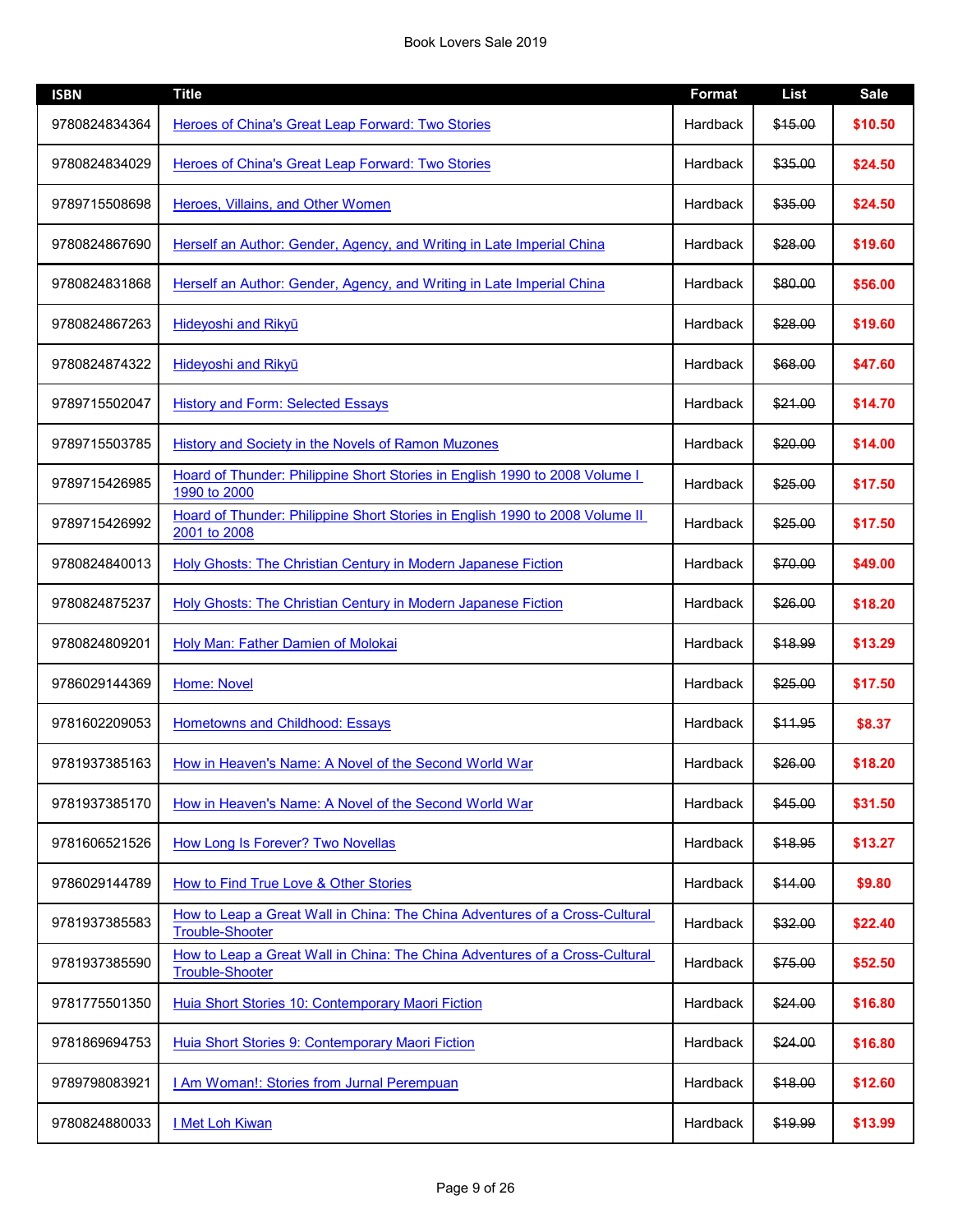| <b>ISBN</b>   | <b>Title</b>                                                              | <b>Format</b> | <b>List</b> | <b>Sale</b> |
|---------------|---------------------------------------------------------------------------|---------------|-------------|-------------|
| 9780824880026 | I Met Loh Kiwan                                                           | Hardback      | \$68.00     | \$47.60     |
| 9780824835729 | I Respectfully Dissent: A Biography of Edward H. Nakamura                 | Hardback      | \$14.99     | \$10.49     |
| 9786029144147 | If Fortune Does Not Favor                                                 | Hardback      | \$18.00     | \$12.60     |
| 9780824836375 | If It Swings, It's Music: The Autobiography of Hawaii's Gabe Baltazar Jr. | Hardback      | \$24.99     | \$17.49     |
| 9780824835590 | If It Swings, It's Music: The Autobiography of Hawaii's Gabe Baltazar Jr. | Hardback      | \$59.00     | \$41.30     |
| 9780824824716 | Illustrating Asia: Comics, Humor Magazines, and Picture Books             | Hardback      | \$38.00     | \$26.60     |
| 9789715420433 | Imagining the Nation in Four Philippine Novels                            | Hardback      | \$18.00     | \$12.60     |
| 9780824817152 | <b>Imperfect Paradise: Twenty-four Stories</b>                            | Hardback      | \$23.00     | \$16.10     |
| 9780824816353 | <b>Imperfect Paradise: Twenty-four Stories</b>                            | Hardback      | \$44.00     | \$30.80     |
| 9780824824983 | In Good Company                                                           | Hardback      | \$17.00     | \$11.90     |
| 9780824828943 | In Light of Shadows: More Gothic Tales by Izumi Kyoka                     | Hardback      | \$18.00     | \$12.60     |
| 9780824816483 | In the New World: The Making of A Korean American                         | Hardback      | \$16.99     | \$11.89     |
| 9780824828493 | In the Shadow of Angkor: Contemporary Writing from Cambodia               | Hardback      | \$20.00     | \$14.00     |
| 9786026978905 | In the Small Hours of the Night: An Anthology of Sundanese Short Stories  | Hardback      | \$24.00     | \$16.80     |
| 9780824877460 | <b>Indigenous Literatures from Micronesia</b>                             | Hardback      | \$30.00     | \$21.00     |
| 9780824875411 | <b>Indigenous Literatures from Micronesia</b>                             | Hardback      | \$90.00     | \$63.00     |
| 9780824867096 | Ink and Tears: Memory, Mourning, and Writing in the Yu Family             | Hardback      | \$68.00     | \$47.60     |
| 9789715508704 | <b>Interpreting Rizal</b>                                                 | Hardback      | \$39.00     | \$27.30     |
| 9789715505079 | Into the Country of Standing Men                                          | Hardback      | \$30.00     | \$21.00     |
| 9780824834906 | Into the Light: An Anthology of Literature by Koreans in Japan            | Hardback      | \$22.00     | \$15.40     |
| 9780824833671 | Into the Light: An Anthology of Literature by Koreans in Japan            | Hardback      | \$55.00     | \$38.50     |
| 9781937385231 | Irina's Hat: New Short Stories from China                                 | Hardback      | \$75.00     | \$52.50     |
| 9781937385224 | Irina's Hat: New Short Stories from China                                 | Hardback      | \$25.00     | \$17.50     |
| 9780824826284 | Island Fire: An Anthology of Literature from Hawaii                       | Hardback      | \$15.00     | \$10.50     |
| 9781869692995 | <b>Island of Shattered Dreams</b>                                         | Hardback      | \$19.00     | \$13.30     |
| 9780824839802 | Islands of Protest: Japanese Literature from Okinawa                      | Hardback      | \$28.00     | \$19.60     |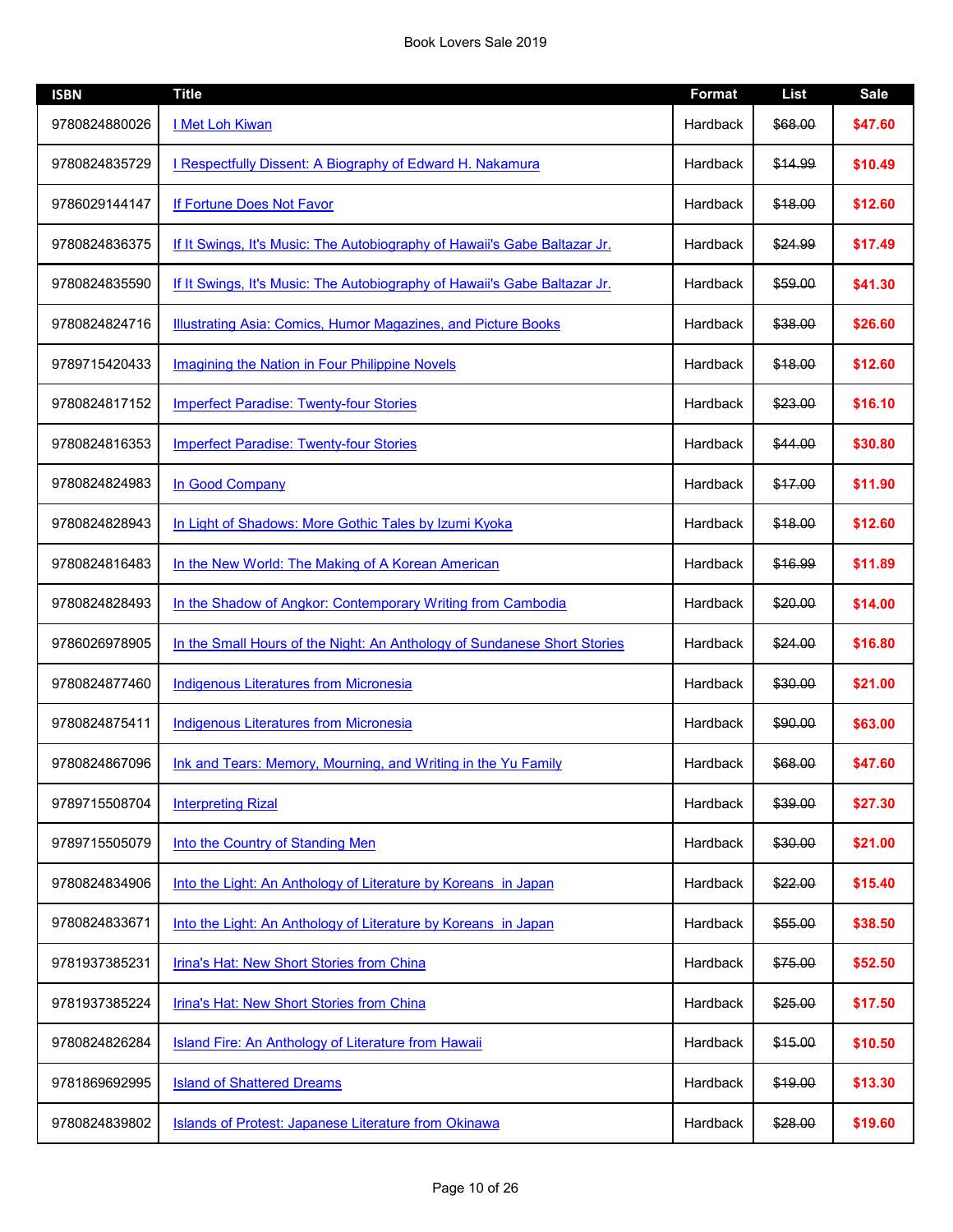| <b>ISBN</b>   | <b>Title</b>                                                                                                           | <b>Format</b>   | <b>List</b> | <b>Sale</b> |
|---------------|------------------------------------------------------------------------------------------------------------------------|-----------------|-------------|-------------|
| 9780824839796 | Islands of Protest: Japanese Literature from Okinawa                                                                   | Hardback        | \$65.00     | \$45.50     |
| 9780824821449 | Japanese Eyes American Heart: Personal Reflections of Hawaii's World War<br><b>II Nisei Soldiers</b>                   | <b>Hardback</b> | \$25.00     | \$17.50     |
| 9780824817893 | Japanese Gothic Tales                                                                                                  | Hardback        | \$19.00     | \$13.30     |
| 9780824808181 | Japanese Inn                                                                                                           | Hardback        | \$24.00     | \$16.80     |
| 9789798083952 | <b>Javanese Gentry: Novel</b>                                                                                          | <b>Hardback</b> | \$30.00     | \$21.00     |
| 9786029144222 | Jazz, Perfume & the Incident: Novel                                                                                    | Hardback        | \$21.00     | \$14.70     |
| 9780824815776 | Johnny Wilson: First Hawaiian Democrat                                                                                 | Hardback        | \$16.99     | \$11.89     |
| 9780970959713 | <b>Kalahele</b>                                                                                                        | Hardback        | \$9.95      | \$6.97      |
| 9788791114243 | Kammu Songs: The Songs of Kam Raw                                                                                      | <b>Hardback</b> | \$34.00     | \$23.80     |
| 9780824872946 | Karen Tei Yamashita: Fictions of Magic and Memory                                                                      | <b>Hardback</b> | \$65.00     | \$45.50     |
| 9780824816858 | <b>Kisses in the Nederends</b>                                                                                         | Hardback        | \$16.00     | \$11.20     |
| 9780824858957 | <b>Kisses in the Nederends</b>                                                                                         | Hardback        | \$60.00     | \$42.00     |
| 9781877266317 | <b>Kokopu Dreams</b>                                                                                                   | <b>Hardback</b> | \$18.00     | \$12.60     |
| 9780824877309 | Korea's Premier Collection of Classical Literature: Selections from Sŏ Kŏjŏng's<br>Tongmunsŏn                          | Hardback        | \$68.00     | \$47.60     |
| 9786029144277 | Krakatau: The Tale of Lampung Submerged: Syair Lampung Karam                                                           | <b>Hardback</b> | \$21.00     | \$14.70     |
| 9780824827557 | <b>Kuki Shuzo: A Philosopher's Poetry and Poetics</b>                                                                  | Hardback        | \$58.00     | \$40.60     |
| 9789715424981 | Kuwentong Bayan/Noong Panahon Ng Hapon: Everyday Life in a Time of War                                                 | Hardback        | \$68.00     | \$47.60     |
| 9789715426893 | La India, or Island of the Disappeared                                                                                 | <b>Hardback</b> | \$19.00     | \$13.30     |
| 9781602202061 | Ladies of the Red Mansions: Abridged and Adapted from the Chinese Classic<br>Hong Lou Meng, or A Dream of Red Mansions | <b>Hardback</b> | \$22.95     | \$16.07     |
| 9789715421300 | Landscapes                                                                                                             | Hardback        | \$18.00     | \$12.60     |
| 9780824859213 | Leaves of the Banyan Tree                                                                                              | Hardback        | \$105.00    | \$73.50     |
| 9780824815844 | Leaves of the Banyan Tree                                                                                              | Hardback        | \$27.00     | \$18.90     |
| 9780824823221 | Leper Priest of Molokai: The Father Damien Story                                                                       | <b>Hardback</b> | \$30.00     | \$21.00     |
| 9780824822323 | Leper Priest of Molokai: The Father Damien Story                                                                       | Hardback        | \$105.00    | \$73.50     |
| 9786029144314 | Lies, Loss, and Longing: Short Story                                                                                   | Hardback        | \$18.00     | \$12.60     |
| 9780824820336 | Life Behind Barbed Wire: The World War II Internment Memoirs of a Hawaii Issei                                         | Hardback        | \$26.00     | \$18.20     |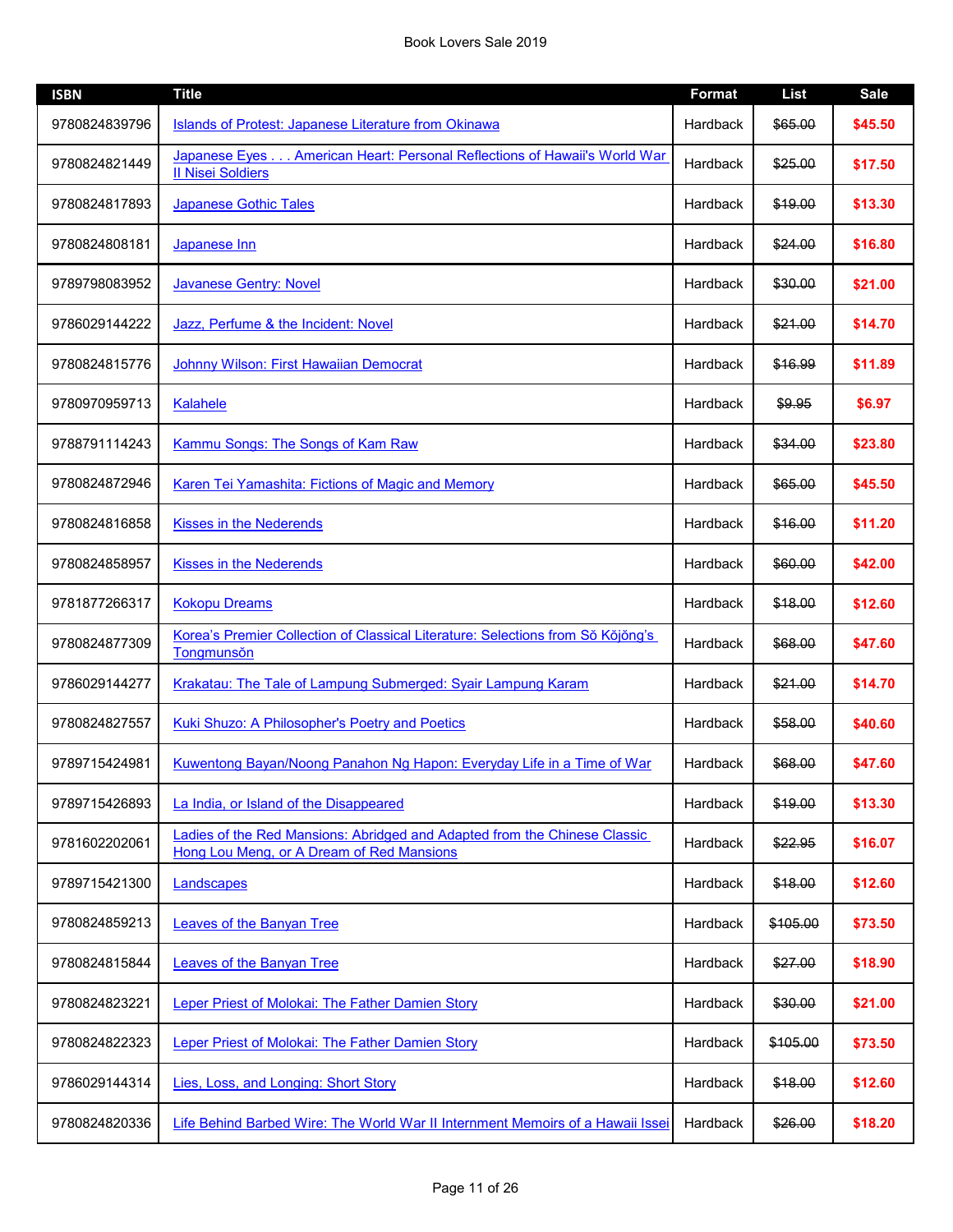| <b>ISBN</b>   | <b>Title</b>                                                                                                                                    | <b>Format</b> | <b>List</b> | <b>Sale</b> |
|---------------|-------------------------------------------------------------------------------------------------------------------------------------------------|---------------|-------------|-------------|
| 9780824858995 | Life Behind Barbed Wire: The World War II Internment Memoirs of a Hawaii Issei                                                                  | Hardback      | \$75.00     | \$52.50     |
| 9786029144802 | Like Death Approaching & Other Poems                                                                                                            | Hardback      | \$14.00     | \$9.80      |
| 9780824835958 | Literary Remains: Death, Trauma, and Lu Xun's Refusal to Mourn                                                                                  | Hardback      | \$54.00     | \$37.80     |
| 9780824815417 | Lives of the Nuns: Biographies of Chinese Buddhist Nuns from the Fourth to<br><b>Sixth Centuries</b>                                            | Hardback      | \$39.00     | \$27.30     |
| 9780824837303 | Locating Life Stories: Beyond East-West Binaries in (Auto)Biographical Studies                                                                  | Hardback      | \$28.00     | \$19.60     |
| 9789715507844 | <b>Locked Door and Other Stories</b>                                                                                                            | Hardback      | \$35.00     | \$24.50     |
| 9789715426343 | <b>Lost and Found and Other Essays</b>                                                                                                          | Hardback      | \$14.00     | \$9.80      |
| 9780824830106 | Lost Generations: A Boy, a School, a Princess                                                                                                   | Hardback      | \$16.99     | \$11.89     |
| 9780824822910 | Lost Leaves: Women Writers of Meiji Japan                                                                                                       | Hardback      | \$27.00     | \$18.90     |
| 9780824824679 | Lost Voices of Modernity: A Chinese Popular Fiction Magazine in Context                                                                         | Hardback      | \$30.00     | \$21.00     |
| 9781624120602 | Love is the Pain of Feverish Flowers                                                                                                            | Hardback      | \$16.00     | \$11.20     |
| 9780824817565 | <b>Love of Mountains</b>                                                                                                                        | Hardback      | \$18.00     | \$12.60     |
| 9781602202092 | Love Stories and Tragedies from Chinese Classic Operas (I): The Phoenix Seeks<br>a Mate, The Peacock Flies Southeast                            | Hardback      | \$18.95     | \$13.27     |
| 9781602202115 | Love Stories and Tragedies from Chinese Classic Operas (III): The Legend of<br>White Snake, Liang Shanbo and Zhu Yingtai (The Butterfly Lovers) | Hardback      | \$21.95     | \$15.37     |
| 9781602202122 | Love Stories and Tragedies from Chinese Classic Operas (IV): The Romance of<br>the Western Bower, Zhao the Orphan, Snow in Summer               | Hardback      | \$20.95     | \$14.67     |
| 9781602203037 | Lu Xun's Shaoxing: A Photographic Journey through China's Riverside Town as<br>Described in the Works of Lu Xun                                 | Hardback      | \$29.95     | \$20.97     |
| 9780824834487 | Lucky Come Hawaii: A Novel of December 7, 1941                                                                                                  | Hardback      | \$20.00     | \$14.00     |
| 9780824820893 | Mad Wives and Island Dreams: Shimao Toshio and the Margins of Japanese<br>Literature                                                            | Hardback      | \$22.00     | \$15.40     |
| 9789715508711 | Made in Japan: Stories of Japanese-Filipino Children                                                                                            | Hardback      | \$23.00     | \$16.10     |
| 9780824880361 | Mai Pukaiki Kula Maniania a Puuwai Aloha o ka Ohana                                                                                             | Hardback      | \$68.00     | \$47.60     |
| 9780824818661 | Man Sei!: The Making of a Korean American                                                                                                       | Hardback      | \$16.99     | \$11.89     |
| 9781937385675 | Mao's Lost Children: The Stories of Those Who Were Rusticated During the<br><b>Cultural Revolution</b>                                          | Hardback      | \$28.00     | \$19.60     |
| 9781937385682 | Mao's Lost Children: The Stories of Those Who Were Rusticated During the<br><b>Cultural Revolution</b>                                          | Hardback      | \$70.00     | \$49.00     |
| 9780824835415 | Mauri Ola: Contemporary Polynesian Poems in English                                                                                             | Hardback      | \$24.00     | \$16.80     |
| 9780824827847 | Maxine Hong Kingston's Broken Book of Life: An Intertextual Study of The<br><b>Woman Warrior and China Men</b>                                  | Hardback      | \$44.00     | \$30.80     |
| 9786029144994 | May Fire & Other Poems                                                                                                                          | Hardback      | \$14.00     | \$9.80      |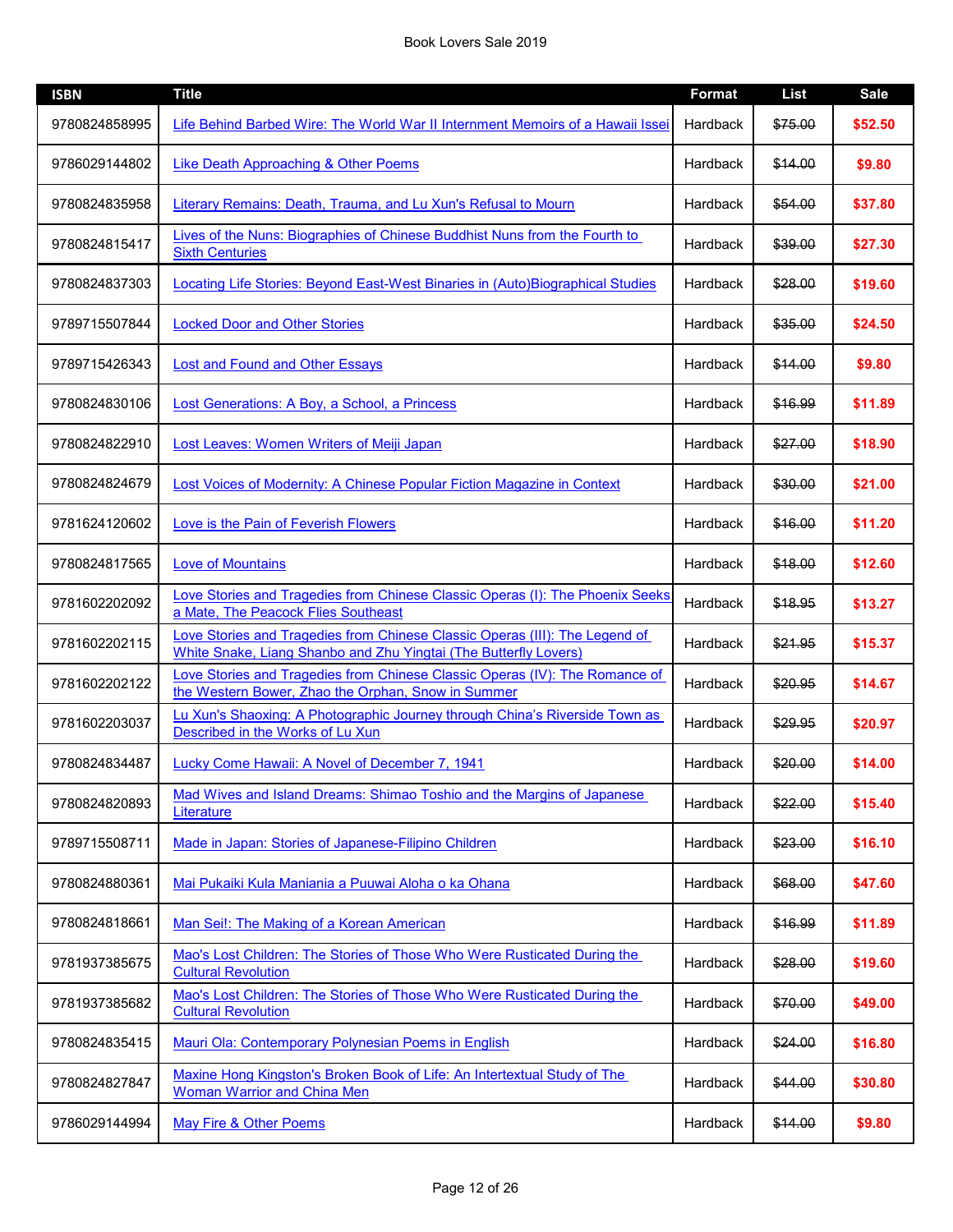| <b>ISBN</b>   | <b>Title</b>                                                      | <b>Format</b>   | <b>List</b> | <b>Sale</b> |
|---------------|-------------------------------------------------------------------|-----------------|-------------|-------------|
| 9780824830816 | Mediasphere Shanghai: The Aesthetics of Cultural Production       | Hardback        | \$57.00     | \$39.90     |
| 9780824825911 | Melal: A Novel of the Pacific                                     | Hardback        | \$18.00     | \$12.60     |
| 9780824825898 | Memoir of a Trustbuster: A Lifelong Adventure with Japan          | Hardback        | \$35.00     | \$24.50     |
| 9780824824686 | Men & Women in Qing China: Gender in The Red Chamber Dream        | <b>Hardback</b> | \$20.00     | \$14.00     |
| 9789715427081 | <b>Mindanao on My Mind and Other Musings</b>                      | Hardback        | \$22.00     | \$15.40     |
| 9789715425674 | Mindoro and Beyond: Twenty-one Stories                            | Hardback        | \$25.00     | \$17.50     |
| 9781937385880 | <b>Miracles: A Novel</b>                                          | Hardback        | \$27.00     | \$18.90     |
| 9789798083785 | Mirah of Banda: Novel                                             | Hardback        | \$18.00     | \$12.60     |
| 9780824821814 | Mirror: The Fiction and Essays of Koda Aya                        | Hardback        | \$16.99     | \$11.89     |
| 9780824818999 | Mirror: The Fiction and Essays of Koda Aya                        | Hardback        | \$44.00     | \$30.80     |
| 9780824873745 | Mishima, Aesthetic Terrorist: An Intellectual Portrait            | Hardback        | \$44.99     | \$31.49     |
| 9780983299134 | Modern Japanese Women Writers as Artists as Cultural Critics      | Hardback        | \$75.00     | \$52.50     |
| 9780824812553 | <b>Modern Korean Literature: An Anthology</b>                     | Hardback        | \$105.00    | \$73.50     |
| 9780824813215 | Modern Korean Literature: An Anthology                            | Hardback        | \$30.00     | \$21.00     |
| 9780824827380 | Modernism in Practice: An Introduction to Postwar Japanese Poetry | Hardback        | \$57.00     | \$39.90     |
| 9780824802875 | Molokai                                                           | Hardback        | \$26.99     | \$18.89     |
| 9786029144307 | <b>Morphology of Desire: Poetry</b>                               | Hardback        | \$18.00     | \$12.60     |
| 9780824877293 | Mountain/Home: New Translations from Japan                        | Hardback        | \$25.00     | \$17.50     |
| 9780824832179 | <b>Murder Casts a Shadow</b>                                      | Hardback        | \$14.99     | \$10.49     |
| 9780824835453 | <b>Murder Leaves Its Mark</b>                                     | Hardback        | \$16.99     | \$11.89     |
| 9786026978820 | <b>Museum of Pure Desire</b>                                      | Hardback        | \$18.00     | \$12.60     |
| 9788991913073 | My Husband the Poet                                               | Hardback        | \$17.00     | \$11.90     |
| 9781602202023 | My Mother is a Fairy: A Novel                                     | Hardback        | \$13.95     | \$9.77      |
| 9781602209145 | My Mother is a Fairy: A Novel                                     | Hardback        | \$11.95     | \$8.37      |
| 9780824834463 | My Viet: Vietnamese American Literature in English, 1962-Present  | Hardback        | \$55.00     | \$38.50     |
| 9781937385316 | <b>New Tales of Tono</b>                                          | Hardback        | \$55.00     | \$38.50     |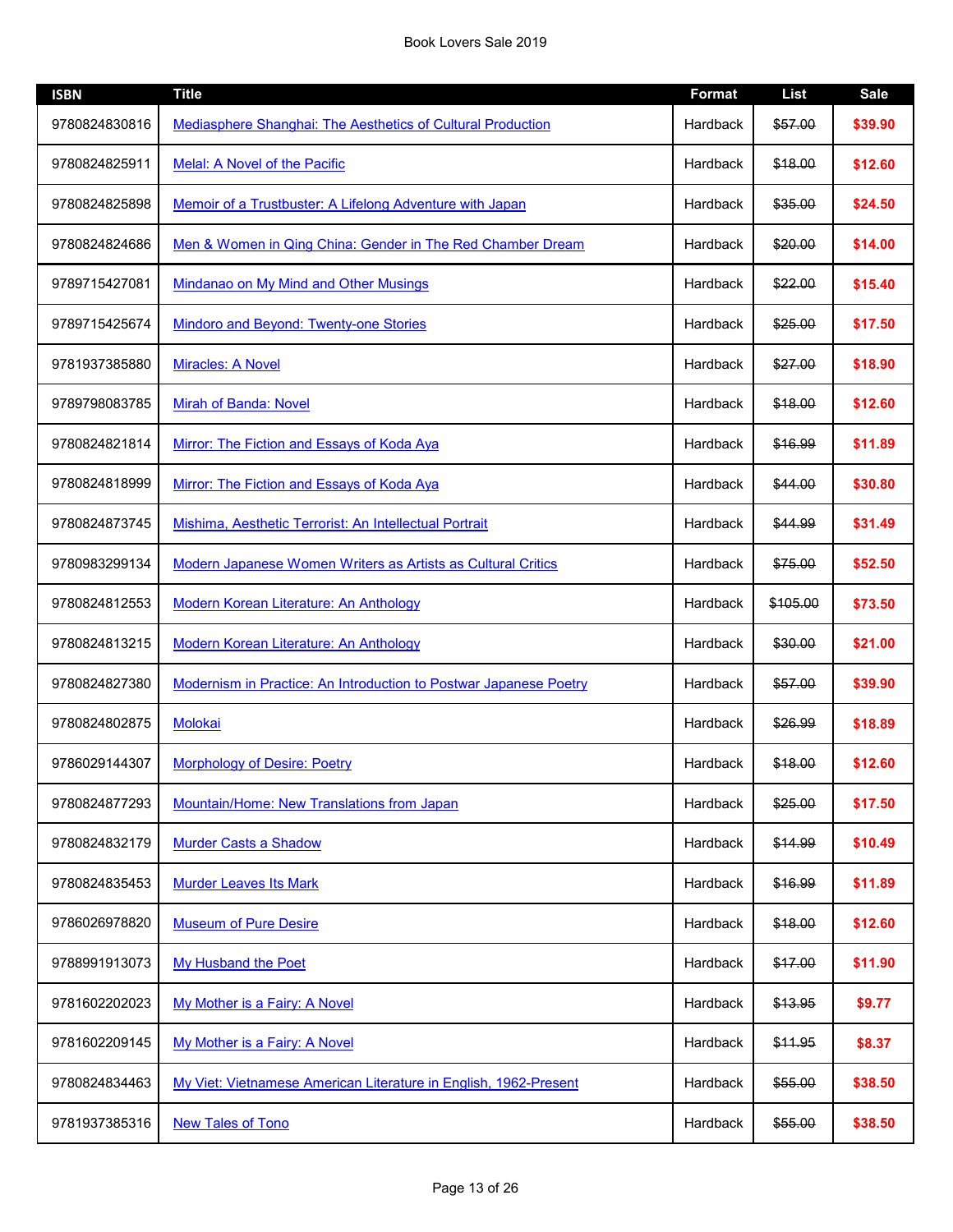| <b>ISBN</b>   | <b>Title</b>                                                                       | <b>Format</b>   | <b>List</b> | <b>Sale</b> |
|---------------|------------------------------------------------------------------------------------|-----------------|-------------|-------------|
| 9781937385309 | <b>New Tales of Tono</b>                                                           | Hardback        | \$25.00     | \$17.50     |
| 9781931483292 | New Visions of the Zhuangzi                                                        | Hardback        | \$40.00     | \$28.00     |
| 9781869693176 | Ngoingoi Pēwhairangi: A Remarkable Life                                            | Hardback        | \$48.00     | \$33.60     |
| 9780824826161 | Night is a Sharkskin Drum                                                          | Hardback        | \$27.00     | \$18.90     |
| 9786029144451 | <b>Night's Disappearance: Short Story</b>                                          | Hardback        | \$18.00     | \$12.60     |
| 9781624120633 | No Flower Blooms Without Wavering                                                  | Hardback        | \$18.00     | \$12.60     |
| 9780824831134 | Nokonofo Kitea (We Keep on Living This Way): Myths and Music of Futuna,<br>Vanuatu | Hardback        | \$50.00     | \$35.00     |
| 9780824819170 | <b>Noli Me Tangere</b>                                                             | Hardback        | \$8.00      | \$5.60      |
| 9780824827021 | Not a Song Like Any Other: An Anthology of Writings by Mori Ogai                   | <b>Hardback</b> | \$44.00     | \$30.80     |
| 9780824817312 | Nuanua: Pacific Writing in English since 1980                                      | Hardback        | \$23.00     | \$16.10     |
| 9780824829186 | Obsessions with the Sino-Japanese Polarity in Japanese Literature                  | Hardback        | \$64.00     | \$44.80     |
| 9781869692377 | <b>Ocean Roads</b>                                                                 | Hardback        | \$15.00     | \$10.50     |
| 9780824821364 | Oe and Beyond: Fiction in Contemporary Japan                                       | Hardback        | \$32.00     | \$22.40     |
| 9780824847609 | Oedipal God: The Chinese Nezha and His Indian Origins                              | Hardback        | \$54.00     | \$37.80     |
| 9786029144178 | Oh, Oh, Oh!                                                                        | Hardback        | \$18.00     | \$12.60     |
| 9780824815851 | Oa                                                                                 | Hardback        | \$14.99     | \$10.49     |
| 9781937385347 | Old Crimes, New Scenes: A Century of Innovations in Japanese Mystery Fiction       | Hardback        | \$55.00     | \$38.50     |
| 9781937385323 | Old Crimes, New Scenes: A Century of Innovations in Japanese Mystery Fiction       | Hardback        | \$33.00     | \$23.10     |
| 9781624120701 | <b>Olympic Boulevard</b>                                                           | Hardback        | \$19.00     | \$13.30     |
| 9780824833886 | <b>On Diary</b>                                                                    | Hardback        | \$44.00     | \$30.80     |
| 9780824833893 | <b>On Diary</b>                                                                    | Hardback        | \$28.00     | \$19.60     |
| 9780824810122 | On Love and Barley: Haiku of Basho                                                 | Hardback        | \$27.00     | \$18.90     |
| 9789715504713 | On the Subject of the Nation: Filipino Writings from the Margins, 1981 to 2004     | Hardback        | \$55.00     | \$38.50     |
| 9788991913714 | <b>Once Around the Sun</b>                                                         | Hardback        | \$8.00      | \$5.60      |
| 9780824836771 | One Hundred Mountains of Japan                                                     | Hardback        | \$45.00     | \$31.50     |
| 9789715421096 | ORION'S BELT AND OTHER WRITINGS                                                    | Hardback        | \$18.00     | \$12.60     |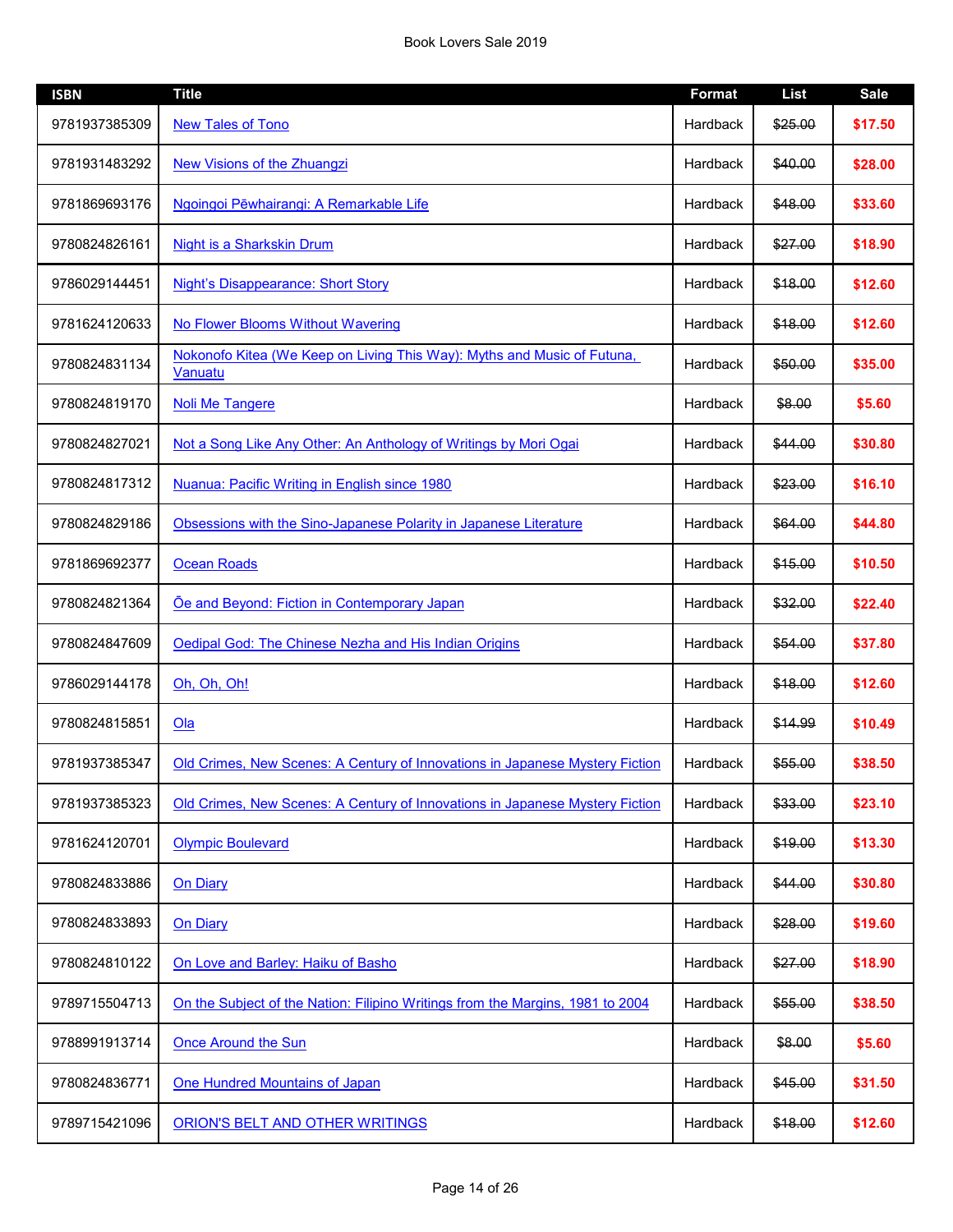## Book Lovers Sale 2019

| <b>ISBN</b>   | <b>Title</b>                                                                                         | Format          | <b>List</b> | <b>Sale</b> |
|---------------|------------------------------------------------------------------------------------------------------|-----------------|-------------|-------------|
| 9780824817671 | Our House Divided: Seven Japanese American Families in World War II                                  | Hardback        | \$21.00     | \$14.70     |
| 9780824810450 | Our House Divided: Seven Japanese American Families in World War II                                  | Hardback        | \$60.00     | \$42.00     |
| 9788991913011 | Our Planet Is Nature's Stage: A Volume of Poems that Are Plays for Our Planet's<br><b>Stage</b>      | Hardback        | \$22.00     | \$15.40     |
| 9780824835217 | Out of Bounds: Anglo-Indian Literature and the Geography of Displacement                             | Hardback        | \$28.00     | \$19.60     |
| 9780824834838 | Out of Bounds: Anglo-Indian Literature and the Geography of Displacement                             | Hardback        | \$53.00     | \$37.10     |
| 9780824839963 | Out of the Dust: New and Selected Poems                                                              | Hardback        | \$60.00     | \$42.00     |
| 9780824855161 | Out of the Dust: New and Selected Poems                                                              | Hardback        | \$19.00     | \$13.30     |
| 9780824823702 | Out of the Margins: The Rise of Chinese Vernacular Fiction                                           | Hardback        | \$49.00     | \$34.30     |
| 9786029144499 | Out of Ubud: Selected Works by New Voices at the Ubud Writers & Readers<br><b>Festival</b>           | Hardback        | \$18.00     | \$12.60     |
| 9780824818753 | Overturned Chariot: The Autobiography of Phan-Boi-Chau                                               | <b>Hardback</b> | \$30.00     | \$21.00     |
| 9780824831554 | Pacific Passages: An Anthology of Surf Writing                                                       | Hardback        | \$32.00     | \$22.40     |
| 9780824822507 | <b>Panic and Deaf: Two Modern Satires</b>                                                            | Hardback        | \$38.00     | \$26.60     |
| 9780824828950 | Paper Swordsmen: Jin Yong and the Modern Chinese Martial Arts Novel                                  | Hardback        | \$27.00     | \$18.90     |
| 9780824814502 | Paragons of the Ordinary: The Biographical Literature of Mori Ogai                                   | Hardback        | \$47.00     | \$32.90     |
| 9786029144420 | Pariyem's Confession: Inner Musings of a Javanese Woman                                              | Hardback        | \$21.00     | \$14.70     |
| 9786029144819 | <b>Perfect &amp; Other Short Stories</b>                                                             | Hardback        | \$14.00     | \$9.80      |
| 9780824832322 | Performing Grief: Bridal Laments in Rural China                                                      | Hardback        | \$56.00     | \$39.20     |
| 9780824853549 | Perfumed Sleeves and Tangled Hair: Body, Woman, and Desire in Medieval<br><b>Japanese Narratives</b> | Hardback        | \$70.00     | \$49.00     |
| 9780824875183 | Perfumed Sleeves and Tangled Hair: Body, Woman, and Desire in Medieval<br><b>Japanese Narratives</b> | Hardback        | \$28.00     | \$19.60     |
| 9789715423571 | Philippine Folk Literature: The Legends                                                              | Hardback        | \$53.00     | \$37.10     |
| 9789715422949 | Philippine Folk Literature: The Epics                                                                | Hardback        | \$53.00     | \$37.10     |
| 9789715420198 | PHILIPPINE FOLK LITERATURE                                                                           | Hardback        | \$38.00     | \$26.60     |
| 9789715422895 | <b>Philippine Folk Literature: The Proverbs</b>                                                      | Hardback        | \$57.00     | \$39.90     |
| 9789715420839 | Philippine Short Stories: 1925-1940                                                                  | Hardback        | \$56.00     | \$39.20     |
| 9789715420846 | Philippine Short Stories, 1941-1955: Part I (1941-1949)                                              | Hardback        | \$53.00     | \$37.10     |
| 9789715420853 | Philippine Short Stories, 1941-1955: Part II (1950-1955)                                             | Hardback        | \$64.00     | \$44.80     |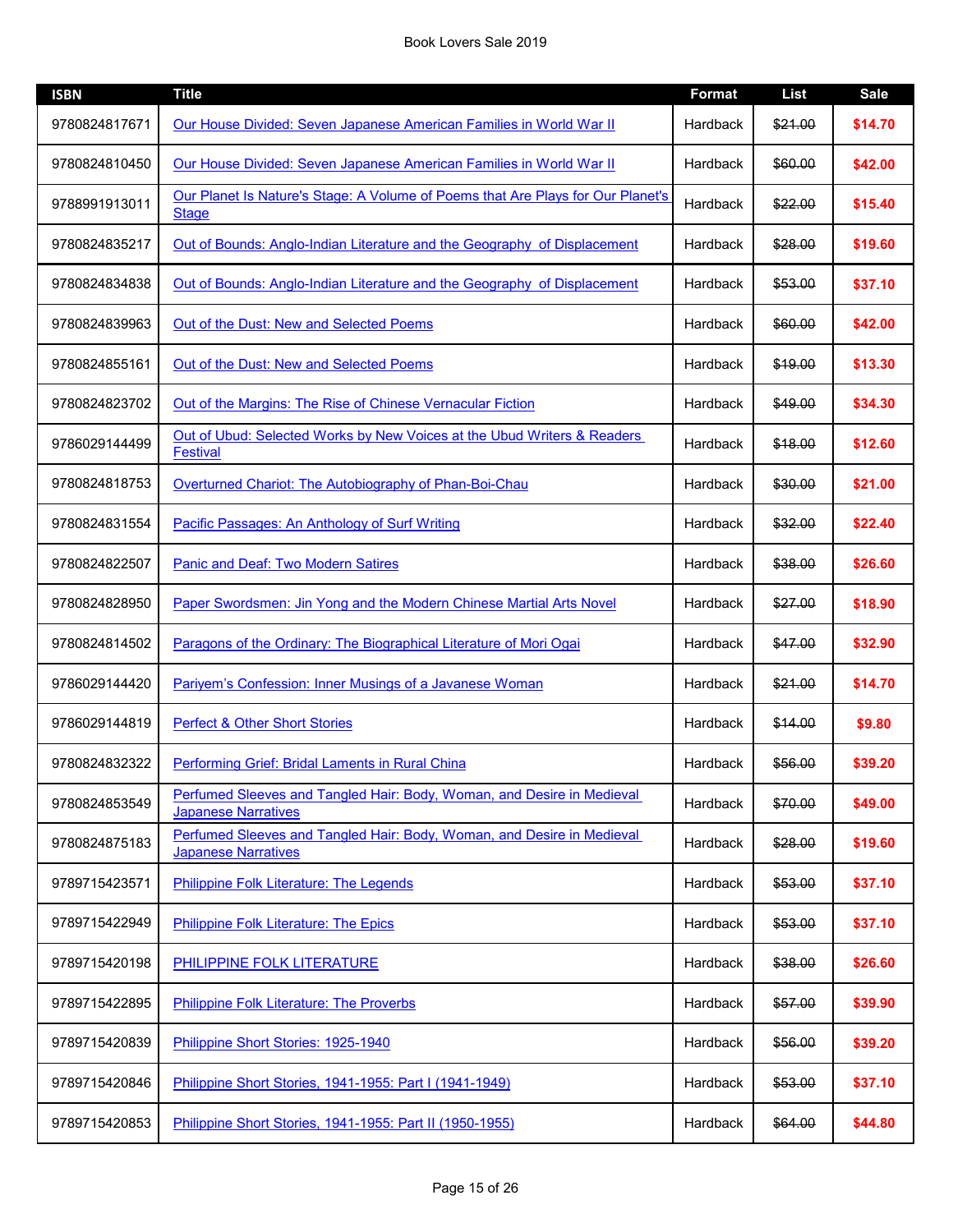| <b>ISBN</b>   | <b>Title</b>                                                                                                                   | <b>Format</b> | List    | <b>Sale</b> |
|---------------|--------------------------------------------------------------------------------------------------------------------------------|---------------|---------|-------------|
| 9781937385101 | Pilgrimages to the Ancient Temples in Nara                                                                                     | Hardback      | \$35.00 | \$24.50     |
| 9780824820077 | <b>Plantation Boy</b>                                                                                                          | Hardback      | \$16.99 | \$11.89     |
| 9780824819651 | <b>Plantation Boy</b>                                                                                                          | Hardback      | \$26.99 | \$18.89     |
| 9788991913448 | Poems for Planting Love: A Collection of Poems and Artwork by Children with<br><b>Disabilities</b>                             | Hardback      | \$16.00 | \$11.20     |
| 9789715507172 | <b>Poetry Is</b>                                                                                                               | Hardback      | \$42.00 | \$29.40     |
| 9780824833763 | Polygamy and Sublime Passion: Sexuality in China on the Verge of Modernity                                                     | Hardback      | \$55.00 | \$38.50     |
| 9780824817060 | Potiki                                                                                                                         | Hardback      | \$20.00 | \$14.00     |
| 9780824858933 | Pouliuli                                                                                                                       | Hardback      | \$60.00 | \$42.00     |
| 9780824807283 | <b>Pouliuli</b>                                                                                                                | Hardback      | \$14.00 | \$9.80      |
| 9780824831882 | Purloined Letters: Cultural Borrowing and Japanese Crime Literature, 1868–1937                                                 | Hardback      | \$54.00 | \$37.80     |
| 9780824834975 | <b>Queer Compulsions: Race, Nation, and Sexuality in the Affairs of Yone Noguchi</b>                                           | Hardback      | \$40.00 | \$28.00     |
| 9780824834098 | <b>Questioning Minds: Short Stories by Modern Korean Women Writers</b>                                                         | Hardback      | \$24.00 | \$16.80     |
| 9780824833954 | <b>Questioning Minds: Short Stories by Modern Korean Women Writers</b>                                                         | Hardback      | \$55.00 | \$38.50     |
| 9781869693268 | Quinine                                                                                                                        | Hardback      | \$23.00 | \$16.10     |
| 9780824808174 | Rabbits, Crabs, Etc.: Stories by Japanese Women                                                                                | Hardback      | \$12.99 | \$9.09      |
| 9786029144468 | Raumanen                                                                                                                       | Hardback      | \$18.00 | \$12.60     |
| 9780824832858 | Reading Food in Modern Japanese Literature                                                                                     | Hardback      | \$54.00 | \$37.80     |
| 9780824875190 | Recasting Red Culture in Proletarian Japan: Childhood, Korea, and the Historical<br><b>Avant-Garde</b>                         | Hardback      | \$28.00 | \$19.60     |
| 9780824838935 | Recasting Red Culture in Proletarian Japan: Childhood, Korea, and the Historical<br><b>Avant-Garde</b>                         | Hardback      | \$80.00 | \$56.00     |
| 9780824856526 | Recite and Refuse: Contemporary Chinese Prose Poetry                                                                           | Hardback      | \$65.00 | \$45.50     |
| 9780824872878 | Red Peonies: Two Novellas of China                                                                                             | Hardback      | \$20.00 | \$14.00     |
| 9780824819750 | Redemption Songs: A Life of the Nineteenth-Century Maori Leader Te Kooti<br>Arikirangi Te Turuki                               | Hardback      | \$27.00 | \$18.90     |
| 9780824833060 | Reflections in a Glass Door: Memory and Melancholy in the Personal Writings of<br><b>Natsume Soseki</b>                        | Hardback      | \$49.00 | \$34.30     |
| 9780824838782 | Reflections of a Zen Buddhist Nun                                                                                              | Hardback      | \$49.00 | \$34.30     |
| 9780824825867 | Revolution Plus Love: Literary History, Women's Bodies, and Thematic<br><b>Repetition in Twentieth-Century Chinese Fiction</b> | Hardback      | \$51.00 | \$35.70     |
| 9780824835651 | Rewriting Medieval Japanese Women: Politics, Personality, and Literary<br>Production in the Life of Nun Abutsu                 | Hardback      | \$49.00 | \$34.30     |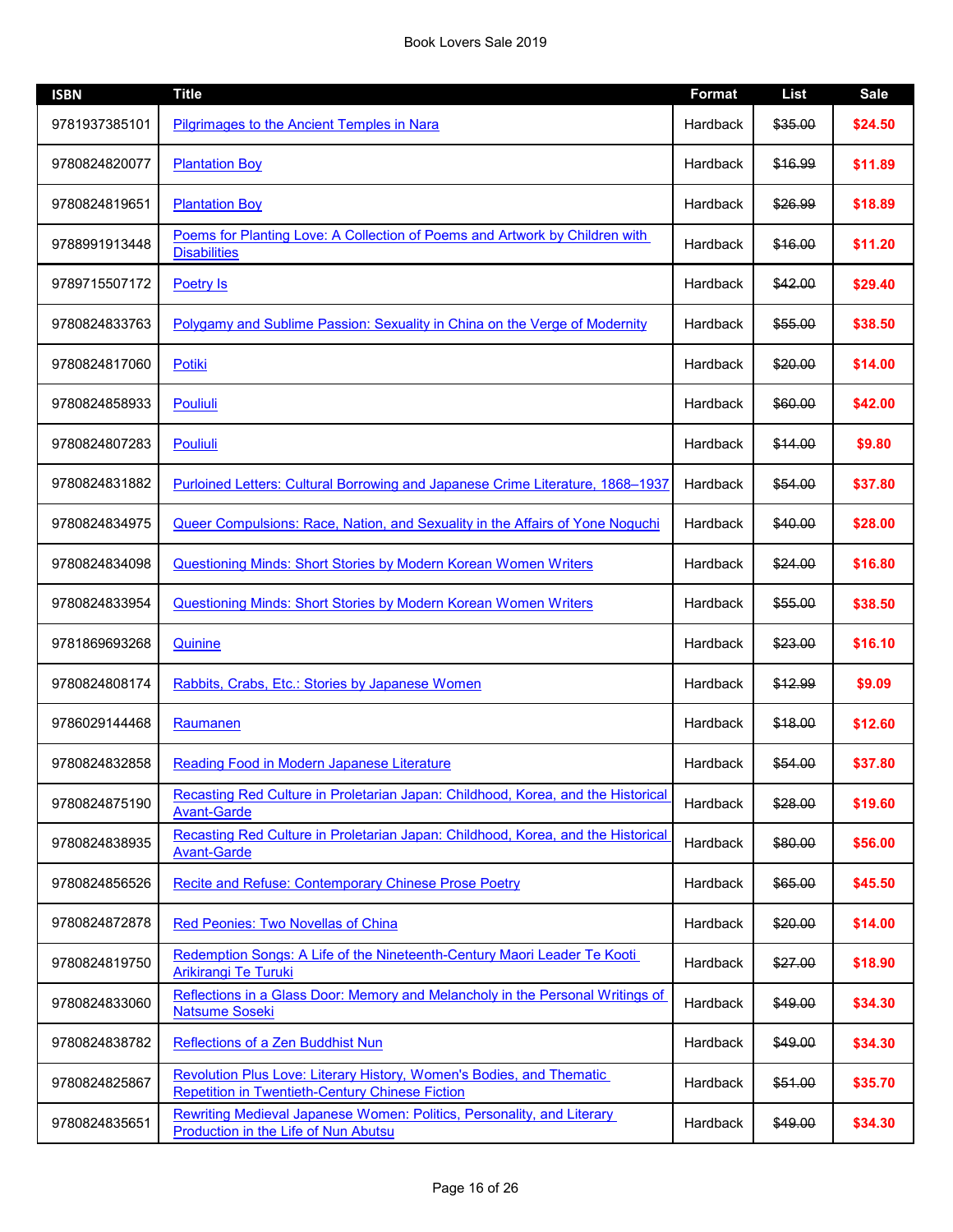| <b>ISBN</b>   | <b>Title</b>                                                                                                                                 | <b>Format</b> | <b>List</b> | <b>Sale</b> |
|---------------|----------------------------------------------------------------------------------------------------------------------------------------------|---------------|-------------|-------------|
| 9780824872632 | Rewriting Revolution: Women, Sexuality, and Memory in North Korean Fiction                                                                   | Hardback      | \$68.00     | \$47.60     |
| 9781937385248 | Ripple on Stagnant Water: A Novel of Sichuan in the Age of Treaty Ports                                                                      | Hardback      | \$28.00     | \$19.60     |
| 9781937385255 | Ripple on Stagnant Water: A Novel of Sichuan in the Age of Treaty Ports                                                                      | Hardback      | \$65.00     | \$45.50     |
| 9781500885113 | Roads of Oku: Journeys in the Heartland                                                                                                      | Hardback      | \$15.95     | \$11.17     |
| 9780824816711 | Robert Louis Stevenson: Appointment on Moloka'i                                                                                              | Hardback      | \$10.99     | \$7.69      |
| 9780824832605 | <b>Rosebud and Other Stories</b>                                                                                                             | Hardback      | \$19.00     | \$13.30     |
| 9780824823368 | <b>Rough Living</b>                                                                                                                          | Hardback      | \$47.00     | \$32.90     |
| 9780824834722 | Routes and Roots: Navigating Caribbean and Pacific Island Literatures                                                                        | Hardback      | \$21.00     | \$14.70     |
| 9780824838423 | Scrutinized!: Surveillance in Asian North American Literature                                                                                | Hardback      | \$45.00     | \$31.50     |
| 9787532127733 | Selected Short Stories from China (1991-2000)                                                                                                | Hardback      | \$20.00     | \$14.00     |
| 9781602209060 | <b>Selected Short Stories from Contemporary China</b>                                                                                        | Hardback      | \$11.95     | \$8.37      |
| 9789715504522 | Self-Portraits 2: Fourteen Filipina Artists Speak                                                                                            | Hardback      | \$41.00     | \$28.70     |
| 9780824830472 | Selves in Question: Interviews on Southern African Auto/biography                                                                            | Hardback      | \$26.00     | \$18.20     |
| 9780824830045 | Selves in Question: Interviews on Southern African Auto/biography                                                                            | Hardback      | \$57.00     | \$39.90     |
| 9781869692353 | <b>Shadow Waters</b>                                                                                                                         | Hardback      | \$14.00     | \$9.80      |
| 9780824818302 | <b>Shanghai Express: A Thirties Novel</b>                                                                                                    | Hardback      | \$14.00     | \$9.80      |
| 9780824818258 | <b>Shanghai Express: A Thirties Novel</b>                                                                                                    | Hardback      | \$75.00     | \$52.50     |
| 9781937385194 | Shattered Families, Broken Dreams: Little Known Episodes from the History of<br>the Persecution of Chinese Revolutionaries in Stalin's Gulag | Hardback      | \$85.00     | \$59.50     |
| 9781937385187 | Shattered Families, Broken Dreams: Little Known Episodes from the History of<br>the Persecution of Chinese Revolutionaries in Stalin's Gulag | Hardback      | \$35.00     | \$24.50     |
| 9781592650569 | She Knocked at the Door: A Novel                                                                                                             | Hardback      | \$14.95     | \$10.47     |
| 9781602209091 | She Knocked at the Door                                                                                                                      | Hardback      | \$11.95     | \$8.37      |
| 9780824830342 | Sherlock in Shanghai: Stories of Crime and Detection by Cheng Xiaoqing                                                                       | Hardback      | \$75.00     | \$52.50     |
| 9780824830991 | Sherlock in Shanghai: Stories of Crime and Detection by Cheng Xiaoqing                                                                       | Hardback      | \$26.00     | \$18.20     |
| 9781937385521 | Shimada Kenji: Scholar, Thinker, Reader Selected Writing on the Intellectual<br><b>History of Modern China</b>                               | Hardback      | \$40.00     | \$28.00     |
| 9781937385538 | Shimada Kenji: Scholar, Thinker, Reader Selected Writing on the Intellectual<br><b>History of Modern China</b>                               | Hardback      | \$85.00     | \$59.50     |
| 9781602209138 | Shower of Flowers: Tales from Beijing Opera, Volume 2                                                                                        | Hardback      | \$11.95     | \$8.37      |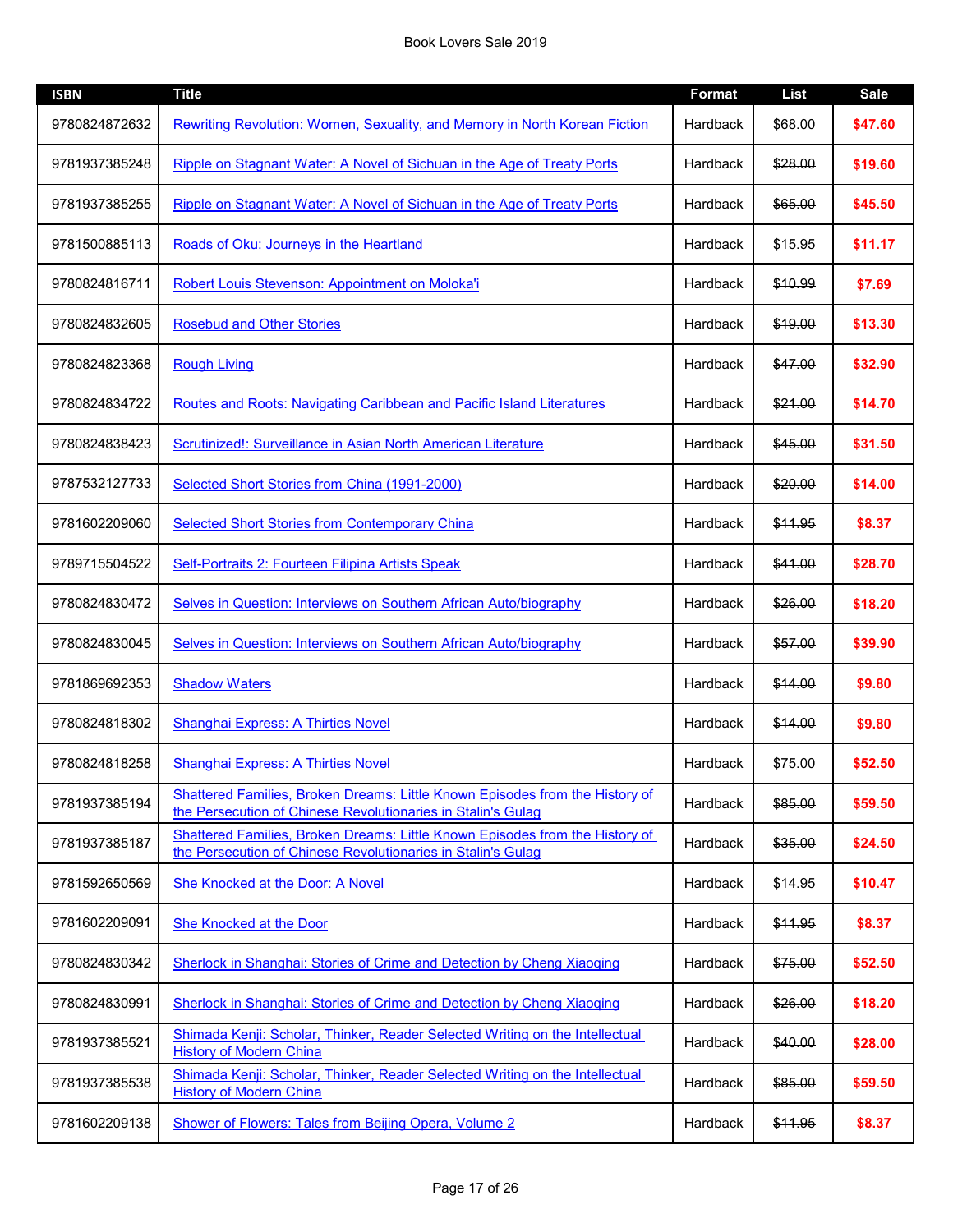| <b>ISBN</b>   | <b>Title</b>                                                                  | <b>Format</b> | <b>List</b> | <b>Sale</b> |
|---------------|-------------------------------------------------------------------------------|---------------|-------------|-------------|
| 9781602209121 | Shower of Flowers: Tales from Beijing Opera, Volume 1                         | Hardback      | \$11.95     | \$8.37      |
| 9781937385958 | Siebold's Daughter: A Novel                                                   | Hardback      | \$47.00     | \$32.90     |
| 9780824816391 | <b>Sihanouk: Prince of Light, Prince of Darkness</b>                          | Hardback      | \$19.99     | \$13.99     |
| 9781602202047 | Siren of China: A Novel                                                       | Hardback      | \$22.95     | \$16.07     |
| 9789798083792 | Sitti Nurbaya: Novel                                                          | Hardback      | \$24.00     | \$16.80     |
| 9780824836832 | Situated Testimonies: Dread and Enchantment in an Indonesian Literary Archive | Hardback      | \$57.00     | \$39.90     |
| 9789715425285 | <b>Six Poetry Formats and the Transforming Image</b>                          | Hardback      | \$12.00     | \$8.40      |
| 9789715426558 | <b>Six Sketches of Filipino Women Writers</b>                                 | Hardback      | \$23.00     | \$16.10     |
| 9780824817169 | <b>Snake's Pillow and Other Stories</b>                                       | Hardback      | \$15.00     | \$10.50     |
| 9780824815493 | <b>Snake's Pillow and Other Stories</b>                                       | Hardback      | \$31.00     | \$21.70     |
| 9780824827540 | <b>Soldiers Alive</b>                                                         | Hardback      | \$24.00     | \$16.80     |
| 9780824826963 | <b>Soldiers Alive</b>                                                         | Hardback      | \$75.00     | \$52.50     |
| 9780824817961 | <b>Sons for the Return Home</b>                                               | Hardback      | \$17.00     | \$11.90     |
| 9780824878665 | Soul Catcher: Java's Fiery Prince Mangkunagara I, 1726-1795                   | Hardback      | \$68.00     | \$47.60     |
| 9781937385552 | South Fukien: Missionary Poems, 1925-1951                                     | Hardback      | \$38.00     | \$26.60     |
| 9781937385569 | South Fukien: Missionary Poems, 1925-1951                                     | Hardback      | \$75.00     | \$52.50     |
| 9780824821692 | Southern Exposure: Modern Japanese Literature from Okinawa                    | Hardback      | \$90.00     | \$63.00     |
| 9780824823009 | Southern Exposure: Modern Japanese Literature from Okinawa                    | Hardback      | \$30.00     | \$21.00     |
| 9780824829032 | Sparrows, Bedbugs, and Body Shadows: A Memoir                                 | Hardback      | \$18.99     | \$13.29     |
| 9786029144895 | <b>Spinner of Darkness &amp; Other Tales</b>                                  | Hardback      | \$14.00     | \$9.80      |
| 9780962310270 | Storied Landscapes: Hawaiian Literature & Place                               | Hardback      | \$11.00     | \$7.70      |
| 9780824826901 | Stories for Saturday: Twentieth-Century Chinese Popular Fiction               | Hardback      | \$20.00     | \$14.00     |
| 9780824826246 | Stories for Saturday: Twentieth-Century Chinese Popular Fiction               | Hardback      | \$51.00     | \$35.70     |
| 9789715505604 | <b>Stories from Another Time</b>                                              | Hardback      | \$26.00     | \$18.20     |
| 9780824820190 | Stories from the Marshall Islands: Bwebwenato Jan Aelon Kein                  | Hardback      | \$25.00     | \$17.50     |
| 9780824856472 | Story Is a Vagabond: Selected Essays, Fiction, and Drama                      | Hardback      | \$20.00     | \$14.00     |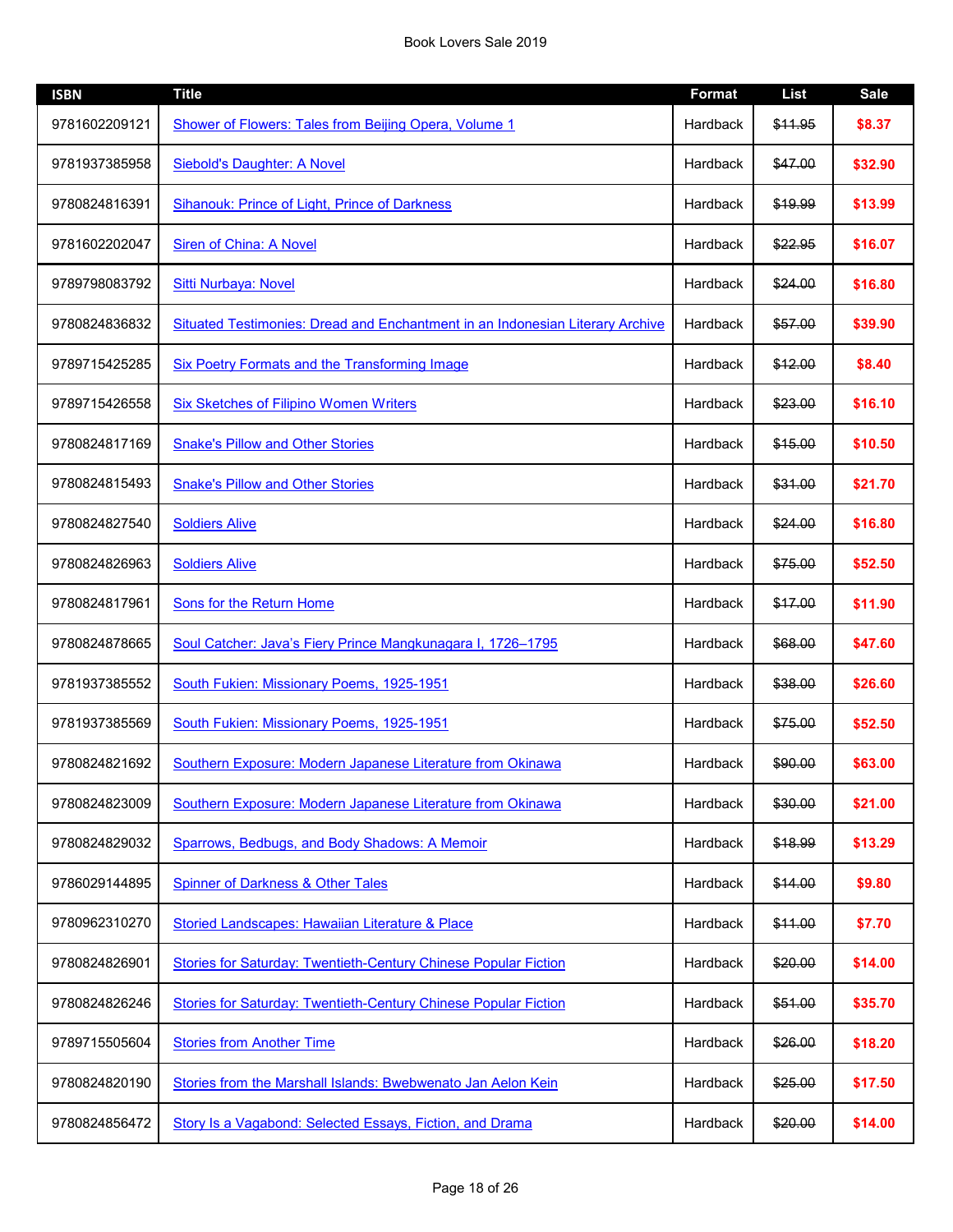| <b>ISBN</b>   | <b>Title</b>                                                                                | <b>Format</b> | <b>List</b> | <b>Sale</b> |
|---------------|---------------------------------------------------------------------------------------------|---------------|-------------|-------------|
| 9780824837037 | <b>Strange Tale of Panorama Island</b>                                                      | Hardback      | \$17.00     | \$11.90     |
| 9789715505871 | Sugilanong Sugboanon: Cebuano Fiction, 1941-2005                                            | Hardback      | \$39.00     | \$27.30     |
| 9786029144864 | <b>Sukra's Eyes &amp; Other Tales</b>                                                       | Hardback      | \$14.00     | \$9.80      |
| 9780824851644 | Sunny Skies, Shady Characters: Cops, Killers, and Corruption in the Aloha State             | Hardback      | \$18.99     | \$13.29     |
| 9789798083839 | <b>Supernova: Novel</b>                                                                     | Hardback      | \$24.00     | \$16.80     |
| 9789863502098 | Taiwan Literature: Special Issue on Wang Wen-hsing                                          | Hardback      | \$23.00     | \$16.10     |
| 9789863502623 | Taiwan Literature: Special Issue on Animal Writing in Taiwan Literature                     | Hardback      | \$23.00     | \$16.10     |
| 9781877484148 | <b>Tales of Niue Nukututaha</b>                                                             | Hardback      | \$29.00     | \$20.30     |
| 9780824815691 | Tales of Tears and Laughter: Short Fiction of Medieval Japan                                | Hardback      | \$21.00     | \$14.70     |
| 9780824815943 | <b>Tales of the Tikongs</b>                                                                 | Hardback      | \$13.00     | \$9.10      |
| 9780983659914 | <b>Tattoo: Three Novellas</b>                                                               | Hardback      | \$45.00     | \$31.50     |
| 9780824866532 | Tautai: Sāmoa, World History, and the Life of Ta'isi O. F. Nelson                           | Hardback      | \$72.00     | \$50.40     |
| 9781869694395 | Te Wiremu-Henry Williams: Early Years in the North                                          | Hardback      | \$36.00     | \$25.20     |
| 9780824858506 | Teika: The Life and Works of a Medieval Japanese Poet                                       | Hardback      | \$68.00     | \$47.60     |
| 9789798083945 | <b>Telegram: Novel</b>                                                                      | Hardback      | \$18.00     | \$12.60     |
| 9780824828349 | Telling Lives: Women's Self-Writing in Modern Japan                                         | Hardback      | \$27.00     | \$18.90     |
| 9780824827533 | Telling Lives: Women's Self-Writing in Modern Japan                                         | Hardback      | \$62.00     | \$43.40     |
| 9786029144390 | <b>Testimony</b>                                                                            | Hardback      | \$21.00     | \$14.70     |
| 9789715425308 | <b>Textual Relations</b>                                                                    | Hardback      | \$9.00      | \$6.30      |
| 9780824834203 | <b>The Adventures of Vela</b>                                                               | Hardback      | \$26.00     | \$18.20     |
| 9780824832926 | The Alien Within: Representations of the Exotic in Twentieth-Century Japanese<br>Literature | Hardback      | \$56.00     | \$39.20     |
| 9786026978912 | The Anatomy of Travel: Selected Stories Gerson Poyk                                         | Hardback      | \$18.00     | \$12.60     |
| 9786029144161 | <b>The Atheist: Novel</b>                                                                   | Hardback      | \$21.00     | \$14.70     |
| 9780824818227 | The Birth and Death of the Miracle Man and Other Stories                                    | Hardback      | \$14.99     | \$10.49     |
| 9786029144338 | The Birth of I La Galigo: I La Galigo Lahir                                                 | Hardback      | \$14.00     | \$9.80      |
| 9780824847982 | The Blind Writer: Stories and a Novella                                                     | Hardback      | \$25.00     | \$17.50     |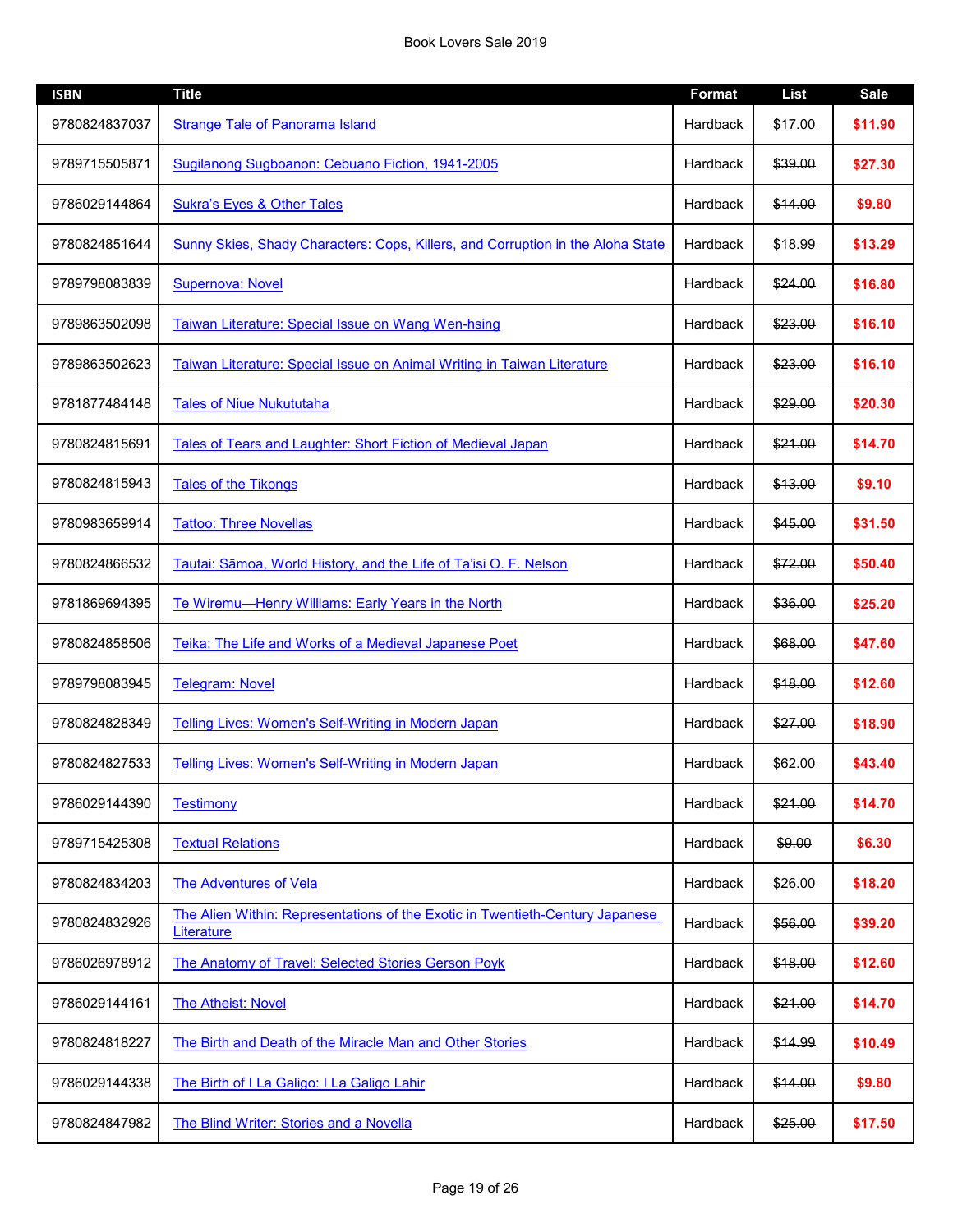| <b>ISBN</b>   | <b>Title</b>                                                                                      | <b>Format</b>   | <b>List</b> | <b>Sale</b> |
|---------------|---------------------------------------------------------------------------------------------------|-----------------|-------------|-------------|
| 9780824839581 | The Blind Writer: Stories and a Novella                                                           | Hardback        | \$50.00     | \$35.00     |
| 9780824825409 | The Burdens of Survival: Ooka Shohei's Writings on the Pacific War                                | Hardback        | \$57.00     | \$39.90     |
| 9789715504744 | The Cardinal's Sins, the General's Cross, the Martyr's Testimony and Other<br><b>Affirmations</b> | Hardback        | \$55.00     | \$38.50     |
| 9780824858520 | <b>The Charm Buyers</b>                                                                           | <b>Hardback</b> | \$19.99     | \$13.99     |
| 9789715425414 | The Children's Hour: Stories on Childhood, Volume 2                                               | Hardback        | \$12.00     | \$8.40      |
| 9781602202009 | The City, the People: Essays by Shanghai Writers                                                  | Hardback        | \$22.95     | \$16.07     |
| 9780824838928 | The Confessions of a Number One Son: The Great Chinese American Novel                             | Hardback        | \$24.00     | \$16.80     |
| 9780824847555 | The Confessions of a Number One Son: The Great Chinese American Novel                             | Hardback        | \$45.00     | \$31.50     |
| 9780824837426 | The Crab Cannery Ship and Other Novels of Struggle                                                | Hardback        | \$25.00     | \$17.50     |
| 9780824836672 | The Crab Cannery Ship and Other Novels of Struggle                                                | Hardback        | \$65.00     | \$45.50     |
| 9781602209213 | <b>The Crime Scene</b>                                                                            | Hardback        | \$12.95     | \$9.07      |
| 9781937385507 | The Crimson Thread of Abandon Stories                                                             | Hardback        | \$45.00     | \$31.50     |
| 9781937385491 | <b>The Crimson Thread of Abandon Stories</b>                                                      | Hardback        | \$23.00     | \$16.10     |
| 9789715504164 | <b>The Critical Villa: Essays In Literary Criticism</b>                                           | Hardback        | \$28.00     | \$19.60     |
| 9780824831004 | The Curious Casebook of Inspector Hanshichi: Detective Stories of Old Edo                         | Hardback        | \$26.00     | \$18.20     |
| 9786029144215 | <b>The Dancer: Novel</b>                                                                          | Hardback        | \$30.00     | \$21.00     |
| 9789814762229 | The Diplomat-Scholar: A Biography of Leon Ma. Guerrero                                            | Hardback        | \$46.00     | \$32.20     |
| 9780824820510 | The Discourse on Foxes and Ghosts: Ji Yun and Eighteenth-Century Literati<br><b>Story-telling</b> | Hardback        | \$26.00     | \$18.20     |
| 9780917436086 | The Dog Thief: Short Stories by Chul-Woo Lim                                                      | Hardback        | \$27.00     | \$18.90     |
| 9780824811792 | The Dreams of Two Yi-min                                                                          | Hardback        | \$30.00     | \$21.00     |
| 9780824831011 | <b>The Dwarf</b>                                                                                  | Hardback        | \$19.00     | \$13.30     |
| 9789798083778 | The Fall and the Heart: Novel                                                                     | Hardback        | \$18.00     | \$12.60     |
| 9789715427135 | The farthest shore: An anthology of fantasy fiction from the Philippines                          | Hardback        | \$18.00     | \$12.60     |
| 9780824824389 | The Father-Daughter Plot: Japanese Literary Women and the Law of the Father                       | Hardback        | \$29.00     | \$20.30     |
| 9786029144925 | The Final Party and Other Stories                                                                 | Hardback        | \$14.00     | \$9.80      |
| 9786029144826 | The Garden of Delights & Other Tales                                                              | Hardback        | \$14.00     | \$9.80      |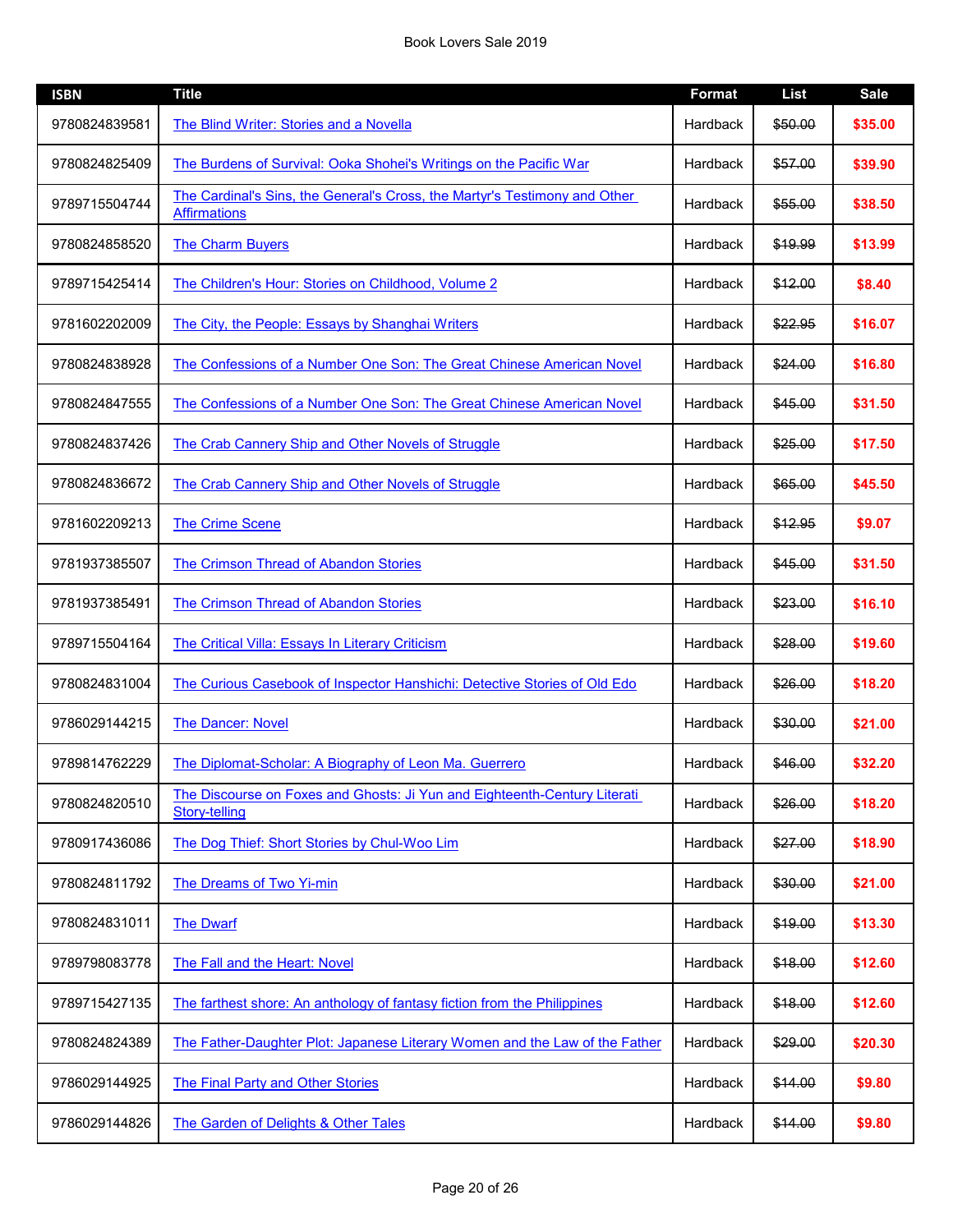| <b>ISBN</b>   | <b>Title</b>                                                                                                                                       | <b>Format</b>   | <b>List</b> | <b>Sale</b> |
|---------------|----------------------------------------------------------------------------------------------------------------------------------------------------|-----------------|-------------|-------------|
| 9788991913981 | The Globalizing World and the Human Community                                                                                                      | Hardback        | \$45.00     | \$31.50     |
| 9788776940553 | The Interplay of the Oral and the Written in Chinese Popular Literature                                                                            | Hardback        | \$32.00     | \$22.40     |
| 9788776940546 | The Interplay of the Oral and the Written in Chinese Popular Literature                                                                            | Hardback        | \$80.00     | \$56.00     |
| 9780824834517 | The Ise Stories: Ise monogatari                                                                                                                    | Hardback        | \$25.00     | \$17.50     |
| 9780824832186 | The Kiso Road: The Life and Times of Shimazaki Toson                                                                                               | Hardback        | \$49.00     | \$34.30     |
| 9784873350042 | The Konjaku Tales: Indian Section (Tenjiku-Hen), Part 2                                                                                            | Hardback        | \$37.00     | \$25.90     |
| 9780824874445 | The Land We Saw, the Times We Knew: An Anthology of Zuihitsu Writing from<br><b>Early Modern Japan</b>                                             | Hardback        | \$68.00     | \$47.60     |
| 9780824820701 | The Legend of Gold and Other Stories                                                                                                               | Hardback        | \$32.00     | \$22.40     |
| 9789715425728 | The Life and Works of Marcelo Adonay                                                                                                               | <b>Hardback</b> | \$90.00     | \$63.00     |
| 9780824822026 | The Literary Field of Twentieth-Century China                                                                                                      | Hardback        | \$22.00     | \$15.40     |
| 9780824831257 | The Literature of Leisure and Chinese Modernity                                                                                                    | Hardback        | \$57.00     | \$39.90     |
| 9781937385064 | The Long Road: A Novel                                                                                                                             | Hardback        | \$45.00     | \$31.50     |
| 9786029144291 | <b>The Longest Kiss: Short Story</b>                                                                                                               | Hardback        | \$24.00     | \$16.80     |
| 9780824874940 | The Lontar Anthology of Indonesian Drama Volume 1: Plays for the Popular<br><b>Stage</b>                                                           | Hardback        | \$30.00     | \$21.00     |
| 9780824874933 | The Lontar Anthology of Indonesian Drama Volume 1: Plays for the Popular<br><b>Stage</b>                                                           | Hardback        | \$68.00     | \$47.60     |
| 9780824874964 | The Lontar Anthology of Indonesian Drama Volume 2: Building a National<br><b>Theater</b>                                                           | Hardback        | \$32.00     | \$22.40     |
| 9780824874957 | The Lontar Anthology of Indonesian Drama Volume 2: Building a National<br><b>Theater</b>                                                           | Hardback        | \$70.00     | \$49.00     |
| 9780824874988 | The Lontar Anthology of Indonesian Drama Volume 3: New Directions,<br>1965-1998                                                                    | Hardback        | \$35.00     | \$24.50     |
| 9780824874971 | The Lontar Anthology of Indonesian Drama Volume 3: New Directions,<br>1965-1998                                                                    | Hardback        | \$72.00     | \$50.40     |
| 9780824875039 | The Lontar Anthology of Indonesian Poetry: The Twentieth Century in Poetry                                                                         | Hardback        | \$72.00     | \$50.40     |
| 9780824875046 | The Lontar Anthology of Indonesian Poetry: The Twentieth Century in Poetry                                                                         | Hardback        | \$35.00     | \$24.50     |
| 9780824875008 | The Lontar Anthology of Indonesian Short Stories Volume 1: Short Fiction from<br>the Twentieth Century, Vol. 1 Pre-Independence to 1965            | Hardback        | \$35.00     | \$24.50     |
| 9780824874995 | The Lontar Anthology of Indonesian Short Stories Volume 1: Short Fiction from<br>the Twentieth Century, Vol. 1 Pre-Independence to 1965            | Hardback        | \$72.00     | \$50.40     |
| 9780824875015 | The Lontar Anthology of Indonesian Short Stories Volume 2: Short Fiction from<br>the Twentieth Century, Vol. 2 The New Order and Beyond, 1965-2000 | Hardback        | \$72.00     | \$50.40     |
| 9780824875022 | The Lontar Anthology of Indonesian Short Stories Volume 2: Short Fiction from<br>the Twentieth Century, Vol. 2 The New Order and Beyond, 1965-2000 | Hardback        | \$35.00     | \$24.50     |
| 9780824815110 | The Lyrical Lu Xun: A Study of His Classical-Style Verse                                                                                           | Hardback        | \$26.00     | \$18.20     |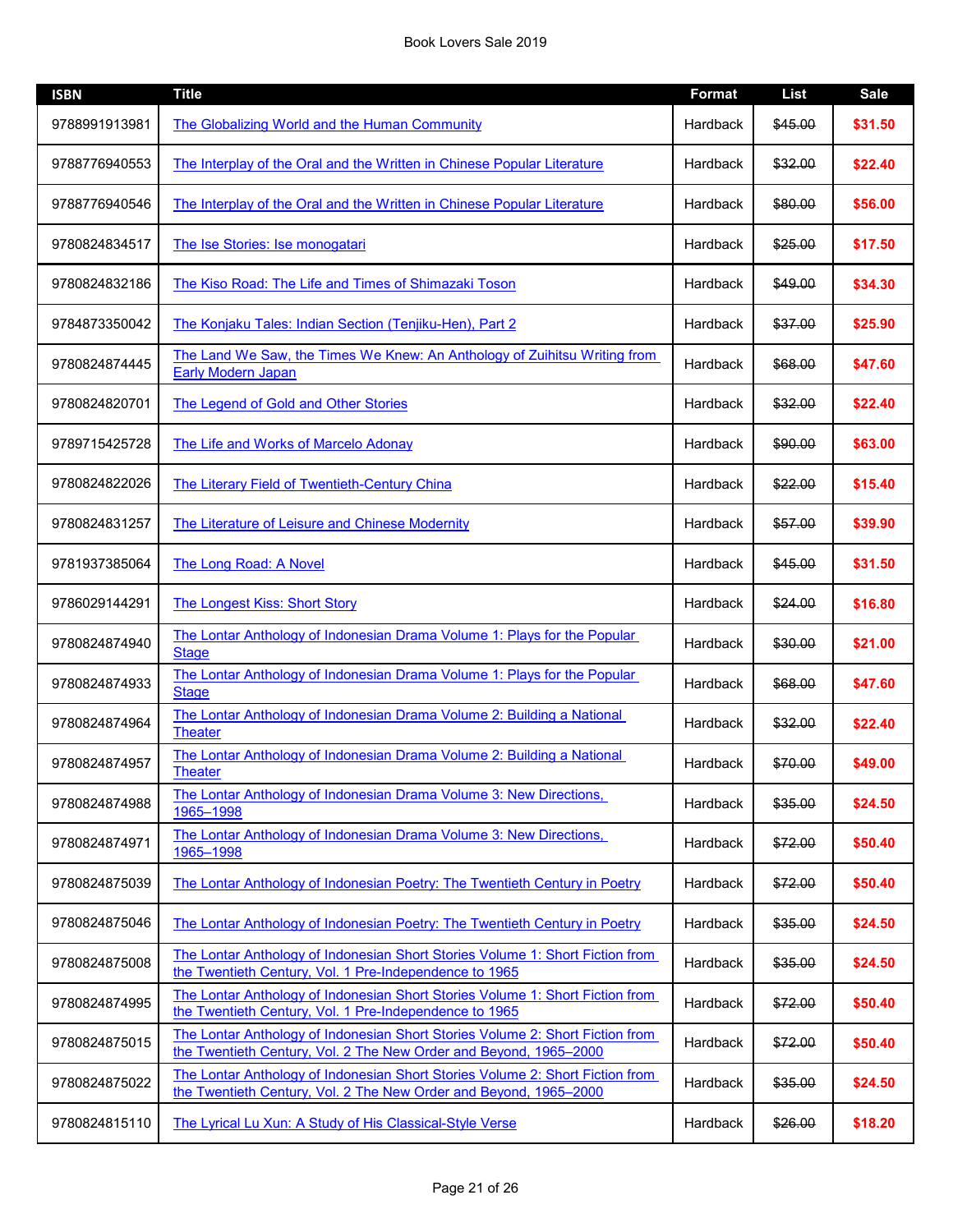| <b>ISBN</b>   | <b>Title</b>                                                                                             | <b>Format</b> | <b>List</b> | <b>Sale</b> |
|---------------|----------------------------------------------------------------------------------------------------------|---------------|-------------|-------------|
| 9780824820961 | <b>The Money Demon</b>                                                                                   | Hardback      | \$44.00     | \$30.80     |
| 9780824814762 | The Moon in the Water: Understanding Tanizaki, Kawabata, and Mishima                                     | Hardback      | \$26.00     | \$18.20     |
| 9780824821999 | The Most Offending Soul Alive: Tom Harrisson and His Remarkable Life                                     | Hardback      | \$38.00     | \$26.60     |
| 9780824821494 | The Most Offending Soul Alive: Tom Harrisson and His Remarkable Life                                     | Hardback      | \$105.00    | \$73.50     |
| 9781937385422 | <b>The Muslim Butcher</b>                                                                                | Hardback      | \$48.00     | \$33.60     |
| 9780824831851 | <b>The New Sun</b>                                                                                       | Hardback      | \$23.00     | \$16.10     |
| 9786029144963 | The Origin of Happiness & Other Poems                                                                    | Hardback      | \$14.00     | \$9.80      |
| 9789715425636 | The Other Empire: Literary Views of Japan from the Philippines, Singapore, and<br><b>Malaysia</b>        | Hardback      | \$38.00     | \$26.60     |
| 9780824834531 | The Other Women's Lib: Gender and Body in Japanese Women's Fiction                                       | Hardback      | \$25.00     | \$17.50     |
| 9780824833879 | The Other Women's Lib: Gender and Body in Japanese Women's Fiction                                       | Hardback      | \$49.00     | \$34.30     |
| 9780824818937 | <b>The Pacific Way: A Memoir</b>                                                                         | Hardback      | \$17.00     | \$11.90     |
| 9780824818173 | The Past and the Punishments: Eight Stories                                                              | Hardback      | \$18.00     | \$12.60     |
| 9780824817824 | The Past and the Punishments: Eight Stories                                                              | Hardback      | \$34.00     | \$23.80     |
| 9780824818401 | The People's Doctor: George Hatem and China's Revolution                                                 | Hardback      | \$32.00     | \$22.40     |
| 9780824819057 | The People's Doctor: George Hatem and China's Revolution                                                 | Hardback      | \$19.00     | \$13.30     |
| 9780824830915 | The Phantom Heroine: Ghosts and Gender in Seventeenth-Century Chinese<br>Literature                      | Hardback      | \$80.00     | \$56.00     |
| 9780824867713 | The Phantom Heroine: Ghosts and Gender in Seventeenth-Century Chinese<br>Literature                      | Hardback      | \$28.00     | \$19.60     |
| 9789715507851 | The Philippines is in the Heart                                                                          | Hardback      | \$35.00     | \$24.50     |
| 9789798083877 | <b>The Pilgrim: Novel</b>                                                                                | Hardback      | \$18.00     | \$12.60     |
| 9789715505543 | The Promise of the Nation: Gender, History, and Nationalism in Contemporary<br><b>Ilokano Literature</b> | Hardback      | \$48.00     | \$33.60     |
| 9786029144055 | The Rape of Sukreni: Novel                                                                               | Hardback      | \$18.00     | \$12.60     |
| 9780824812560 | The Red Azalea: Chinese Poetry since the Cultural Revolution                                             | Hardback      | \$75.00     | \$52.50     |
| 9780824813208 | The Red Azalea: Chinese Poetry since the Cultural Revolution                                             | Hardback      | \$15.00     | \$10.50     |
| 9786026978028 | The Red Bowl & Other Stories                                                                             | Hardback      | \$14.00     | \$9.80      |
| 9780824833978 | The Red Room: Stories of Trauma in Contemporary Korea                                                    | Hardback      | \$15.00     | \$10.50     |
| 9780824833268 | The Red Room: Stories of Trauma in Contemporary Korea                                                    | Hardback      | \$35.00     | \$24.50     |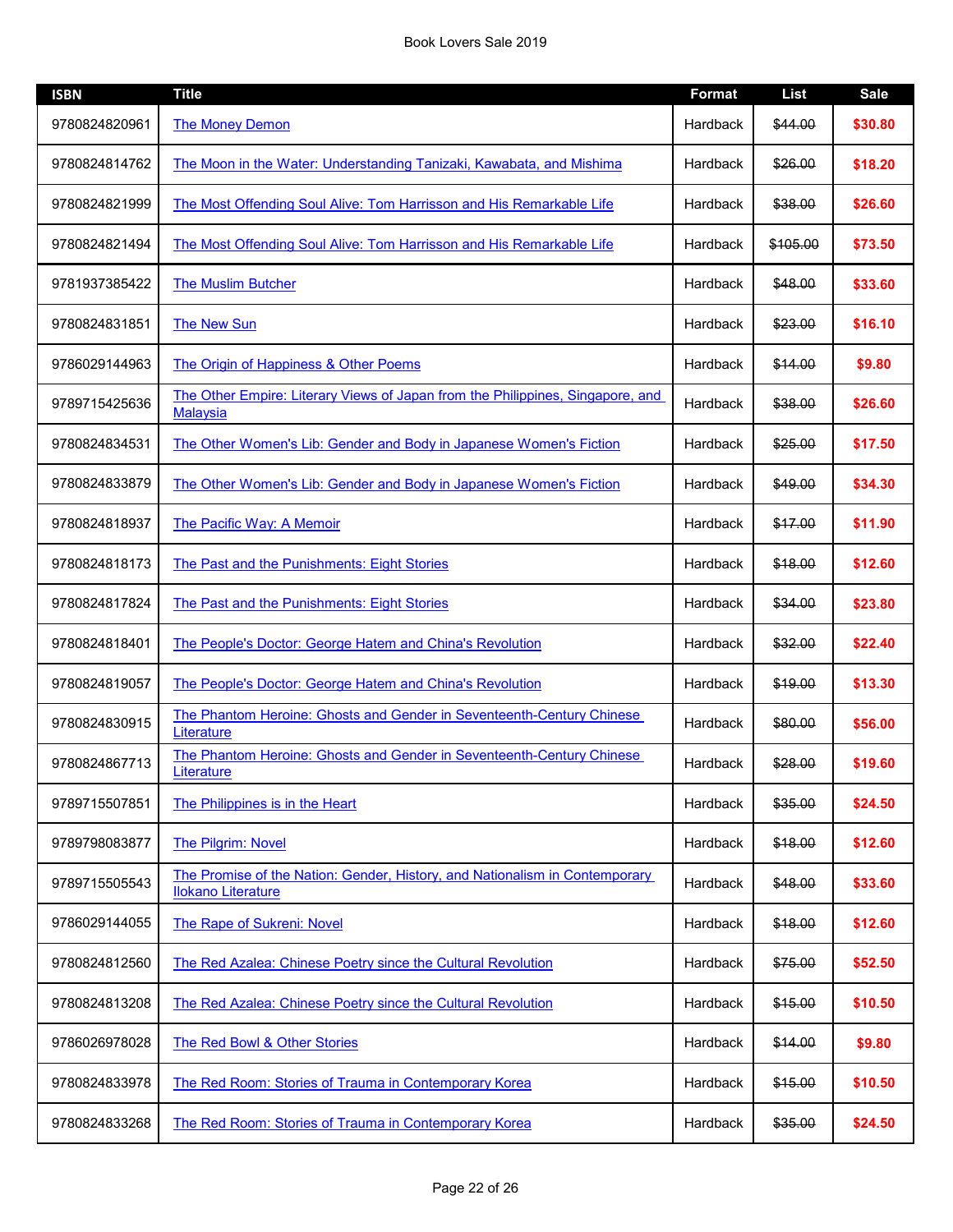| <b>ISBN</b>   | <b>Title</b>                                                                                           | <b>Format</b>   | <b>List</b> | <b>Sale</b> |
|---------------|--------------------------------------------------------------------------------------------------------|-----------------|-------------|-------------|
| 9780824816117 | <b>The Remote Country of Women: A Novel</b>                                                            | Hardback        | \$24.00     | \$16.80     |
| 9786029144246 | The Rose of Cikembang: Novel                                                                           | Hardback        | \$18.00     | \$12.60     |
| 9786029144130 | The Saga of Siti Mariah: Novel                                                                         | Hardback        | \$30.00     | \$21.00     |
| 9781869694777 | <b>The Scent of Apples</b>                                                                             | Hardback        | \$16.00     | \$11.20     |
| 9780824817091 | The Sea of Regret: Two Turn-of-the-Century Chinese Romantic Novels                                     | Hardback        | \$22.00     | \$15.40     |
| 9780824816667 | The Sea of Regret: Two Turn-of-the-Century Chinese Romantic Novels                                     | Hardback        | \$75.00     | \$52.50     |
| 9780824815394 | The Sick Rose: A Pastoral Elegy                                                                        | Hardback        | \$11.99     | \$8.39      |
| 9789715426244 | <b>The Sky Over Dimas</b>                                                                              | Hardback        | \$23.00     | \$16.10     |
| 9780824856366 | The Sound of Salt Forming: Short Stories by the Post-80s Generation in China                           | Hardback        | \$25.00     | \$17.50     |
| 9780824856397 | The Sound of Salt Forming: Short Stories by the Post-80s Generation in China                           | Hardback        | \$60.00     | \$42.00     |
| 9780824814090 | The Sound of the Wind: The Life and Works of Uno Chiyo                                                 | Hardback        | \$31.00     | \$21.70     |
| 9781602209220 | <b>The Sprinkler</b>                                                                                   | Hardback        | \$12.95     | \$9.07      |
| 9786021864937 | The Starling - Si Jalak: Poems by Putu Oka Sukanta                                                     | Hardback        | \$18.00     | \$12.60     |
| 9786029144284 | <b>The Story of Kadirun: Novel</b>                                                                     | <b>Hardback</b> | \$21.00     | \$14.70     |
| 9780824827618 | The Subject in Crisis in Contemporary Chinese Literature                                               | Hardback        | \$57.00     | \$39.90     |
| 9780824834067 | The Three Sui Quash the Demons' Revolt: A Comic Novel Attributed to Luo<br>Guanzhong                   | Hardback        | \$49.00     | \$34.30     |
| 9780824816063 | The Three-Inch Golden Lotus: A Novel on Foot Binding                                                   | Hardback        | \$18.00     | \$12.60     |
| 9780824814298 | The Transparent Eye: Reflections on Translation, Chinese Literature, and<br><b>Comparative Poetics</b> | Hardback        | \$21.00     | \$14.70     |
| 9780970329301 | The True Story of Kaluaikoolau: As Told by His Wife, Piilani                                           | Hardback        | \$17.00     | \$11.90     |
| 9780824825768 | The Uncle's Story: A Novel                                                                             | Hardback        | \$19.00     | \$13.30     |
| 9789715504416 | The Vicente Rama Reader: An Introduction for Modern Readers                                            | Hardback        | \$32.00     | \$22.40     |
| 9789715505413 | The Waiter and the Fisherman: And Other Essays in Literature and Culture                               | Hardback        | \$30.00     | \$21.00     |
| 9786029144208 | <b>The Weaverbirds: Novel</b>                                                                          | Hardback        | \$28.00     | \$19.60     |
| 9780824853396 | The White Plum: A Biography of Ume Tsuda, Pioneer of Women's Higher<br><b>Education in Japan</b>       | Hardback        | \$31.00     | \$21.70     |
| 9780824867683 | The Youth of Things: Life and Death in the Age of Kajii Motojiro                                       | Hardback        | \$28.00     | \$19.60     |
| 9780824838409 | The Youth of Things: Life and Death in the Age of Kajii Motojiro                                       | Hardback        | \$80.00     | \$56.00     |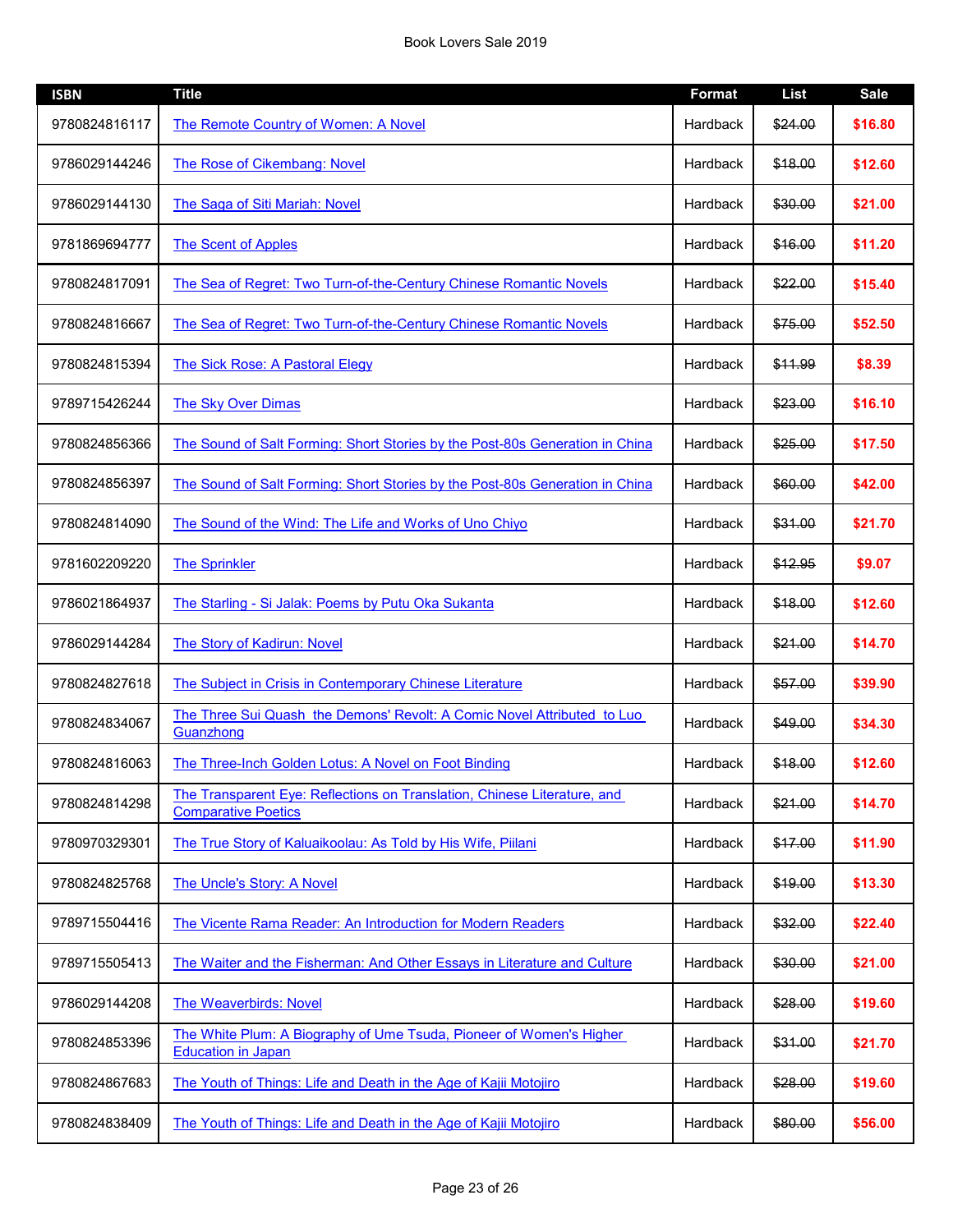| <b>ISBN</b>   | <b>Title</b>                                                                                            | <b>Format</b> | <b>List</b> | <b>Sale</b> |
|---------------|---------------------------------------------------------------------------------------------------------|---------------|-------------|-------------|
| 9780824817732 | Think of a Garden and Other Plays                                                                       | Hardback      | \$41.00     | \$28.70     |
| 9780824818142 | Think of a Garden and Other Plays                                                                       | Hardback      | \$21.00     | \$14.70     |
| 9780824827571 | This Isn't a Picture I'm Holding: Kuan Yin                                                              | Hardback      | \$16.99     | \$11.89     |
| 9781624120770 | Though Flowers Fall I Have Never Forgotten You                                                          | Hardback      | \$29.99     | \$20.99     |
| 9780824838010 | <b>Three-Dimensional Reading: Stories of Time and Space in Japanese Modernist</b><br>Fiction, 1911-1932 | Hardback      | \$25.00     | \$17.50     |
| 9780824836627 | <b>Three-Dimensional Reading: Stories of Time and Space in Japanese Modernist</b><br>Fiction, 1911-1932 | Hardback      | \$55.00     | \$38.50     |
| 9786029144918 | Threesome: A Play in One Act                                                                            | Hardback      | \$14.00     | \$9.80      |
| 9781937385095 | <b>Tibetan Soul: Stories</b>                                                                            | Hardback      | \$45.00     | \$31.50     |
| 9781937385767 | Time to Eat Lobster: Contemporary Korean Stories on Memories of the Vietnam<br>War                      | Hardback      | \$25.00     | \$17.50     |
| 9781937385774 | Time to Eat Lobster: Contemporary Korean Stories on Memories of the Vietnam<br>War                      | Hardback      | \$38.00     | \$26.60     |
| 9786029144192 | To Love, to Wander: Poetry                                                                              | Hardback      | \$18.00     | \$12.60     |
| 9780824826888 | Tomorrow's Memories: A Diary, 1924-1928                                                                 | Hardback      | \$19.99     | \$13.99     |
| 9789715505789 | <b>Translation and Revolution: A Study of Jose Rizal's Guillermo Tell</b>                               | Hardback      | \$44.00     | \$30.80     |
| 9780824851620 | Translingual Narration: Colonial and Postcolonial Taiwanese Fiction and Film                            | Hardback      | \$65.00     | \$45.50     |
| 9780824813970 | <b>Travels in Hawaii</b>                                                                                | Hardback      | \$21.00     | \$14.70     |
| 9780824828875 | <b>Trees on a Slope</b>                                                                                 | Hardback      | \$16.00     | \$11.20     |
| 9780824827670 | <b>Trees on a Slope</b>                                                                                 | Hardback      | \$37.00     | \$25.90     |
| 9780824829278 | <b>Tu: A Novel</b>                                                                                      | Hardback      | \$19.00     | \$13.30     |
| 9781775500421 | <b>Tu: A Novel</b>                                                                                      | Hardback      | \$29.00     | \$20.30     |
| 9788776941819 | Tuked Rini, Cosmic Traveller: Life and Legend in the Heart of Borneo                                    | Hardback      | \$80.00     | \$56.00     |
| 9780824867706 | Turning Pages: Reading and Writing Women's Magazines in Interwar Japan                                  | Hardback      | \$28.00     | \$19.60     |
| 9780824829971 | Turning Pages: Reading and Writing Women's Magazines in Interwar Japan                                  | Hardback      | \$80.00     | \$56.00     |
| 9786029144086 | <b>Twilight in Jakarta: Novel</b>                                                                       | Hardback      | \$24.00     | \$16.80     |
| 9780824816285 | Twilight over Burma: My Life as a Shan Princess                                                         | Hardback      | \$19.99     | \$13.99     |
| 9780824826680 | Two Cakes Fit for a King: Folktales from Vietnam                                                        | Hardback      | \$22.00     | \$15.40     |
| 9786029144956 | <b>Two Essays</b>                                                                                       | Hardback      | \$14.00     | \$9.80      |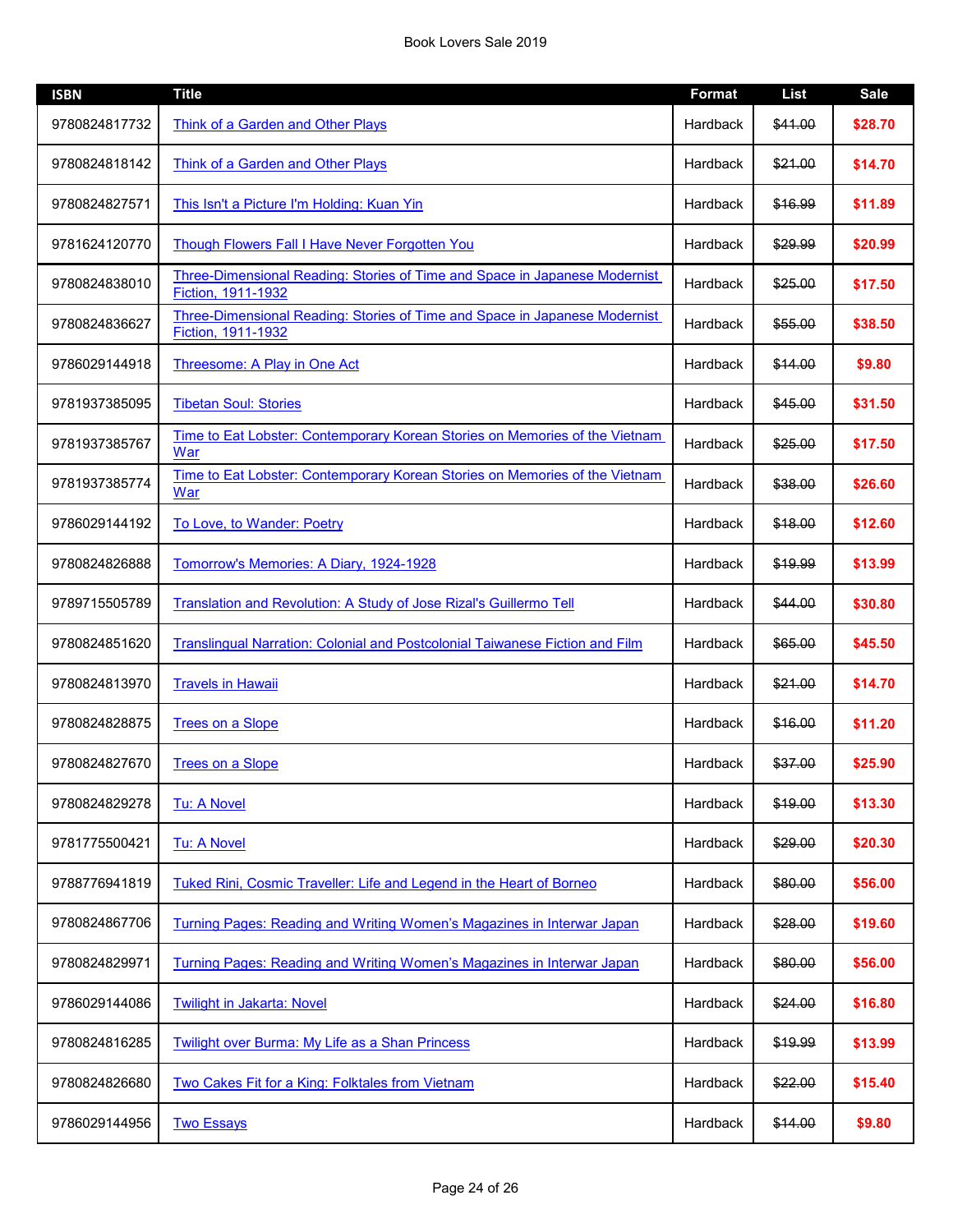| <b>ISBN</b>   | <b>Title</b>                                                                          | <b>Format</b> | List    | <b>Sale</b> |
|---------------|---------------------------------------------------------------------------------------|---------------|---------|-------------|
| 9780824829445 | <b>Two Homelands</b>                                                                  | Hardback      | \$38.00 | \$26.60     |
| 9781937385835 | Two Stories from Korea: "The Wounded" and "The Abject"                                | Hardback      | \$45.00 | \$31.50     |
| 9780971091504 | Unbending Cane: Pablo Manlapit, a Filipino Labor Leader in Hawaii                     | Hardback      | \$15.00 | \$10.50     |
| 9780824825928 | Under an Imperial Sun: Japanese Colonial Literature of Taiwan and the South           | Hardback      | \$51.00 | \$35.70     |
| 9781602202078 | Under the Eaves: Selected Short Stories by Contemporary Writers from<br>Shanghai (I)  | Hardback      | \$22.95 | \$16.07     |
| 9781602202085 | Under the Eaves: Selected Short Stories by Contemporary Writers from<br>Shanghai (II) | Hardback      | \$22.95 | \$16.07     |
| 9789715426398 | Underground Spirit: Philippine Short Stories in English, 1973-1989, Volume 2          | Hardback      | \$64.00 | \$44.80     |
| 9789715426381 | Underground Spirit: Philippine Short Stories in English, 1973-1989, Volume 1          | Hardback      | \$64.00 | \$44.80     |
| 9781937385033 | Until Peonies Bloom: The Complete Poems of Kim Yeong-nang                             | Hardback      | \$23.00 | \$16.10     |
| 9781937385040 | Until Peonies Bloom: The Complete Poems of Kim Yeong-nang                             | Hardback      | \$45.00 | \$31.50     |
| 9789715425841 | Upon Our Own Ground: Filipino Short Stories in English, Volume 1 (1956-1964)          | Hardback      | \$45.00 | \$31.50     |
| 9789715425858 | Upon Our Own Ground: Filipino Short Stories in English, Volume 2 (1965-1972)          | Hardback      | \$45.00 | \$31.50     |
| 9789715505833 | Verbal Arts in Philippine Indigenous Communities: Poetics, Society, and History       | Hardback      | \$58.00 | \$40.60     |
| 9781869694203 | Victoria Cross at Takrouna: The Haane Manahi Story                                    | Hardback      | \$28.00 | \$19.60     |
| 9780824818029 | <b>Virgin Widows</b>                                                                  | Hardback      | \$16.00 | \$11.20     |
| 9780824817701 | <b>Virgin Widows</b>                                                                  | Hardback      | \$26.00 | \$18.20     |
| 9780824833916 | Voices from Okinawa: Featuring Three Plays by Jon Shirota                             | Hardback      | \$20.00 | \$14.00     |
| 9789715506168 | Voices from Sulu: A Collection of Tausug Oral Traditions                              | Hardback      | \$49.00 | \$34.30     |
| 9781602202054 | Voices from the Sea: An Anthology of Poems by Contemporary Writers from<br>Shanghai   | Hardback      | \$21.95 | \$15.37     |
| 9780824833657 | Voices in Revolution: Poetry and the Auditory Imagination in Modern China             | Hardback      | \$47.00 | \$32.90     |
| 9789715508650 | Voices on the Waters: Conversations with Five Mindanao Writers                        | Hardback      | \$35.00 | \$24.50     |
| 9780914916130 | <b>Waimea Summer</b>                                                                  | Hardback      | \$12.95 | \$9.07      |
| 9781937385606 | Wang Meng: A Life                                                                     | Hardback      | \$33.00 | \$23.10     |
| 9781937385729 | <b>Wang Meng: A Life</b>                                                              | Hardback      | \$58.00 | \$40.60     |
| 9780824831738 | We Are the Ocean: Selected Works                                                      | Hardback      | \$24.00 | \$16.80     |
| 9780824830670 | Westlake: Poems by Wayne Kaumualii Westlake (1947-1984)                               | Hardback      | \$19.00 | \$13.30     |